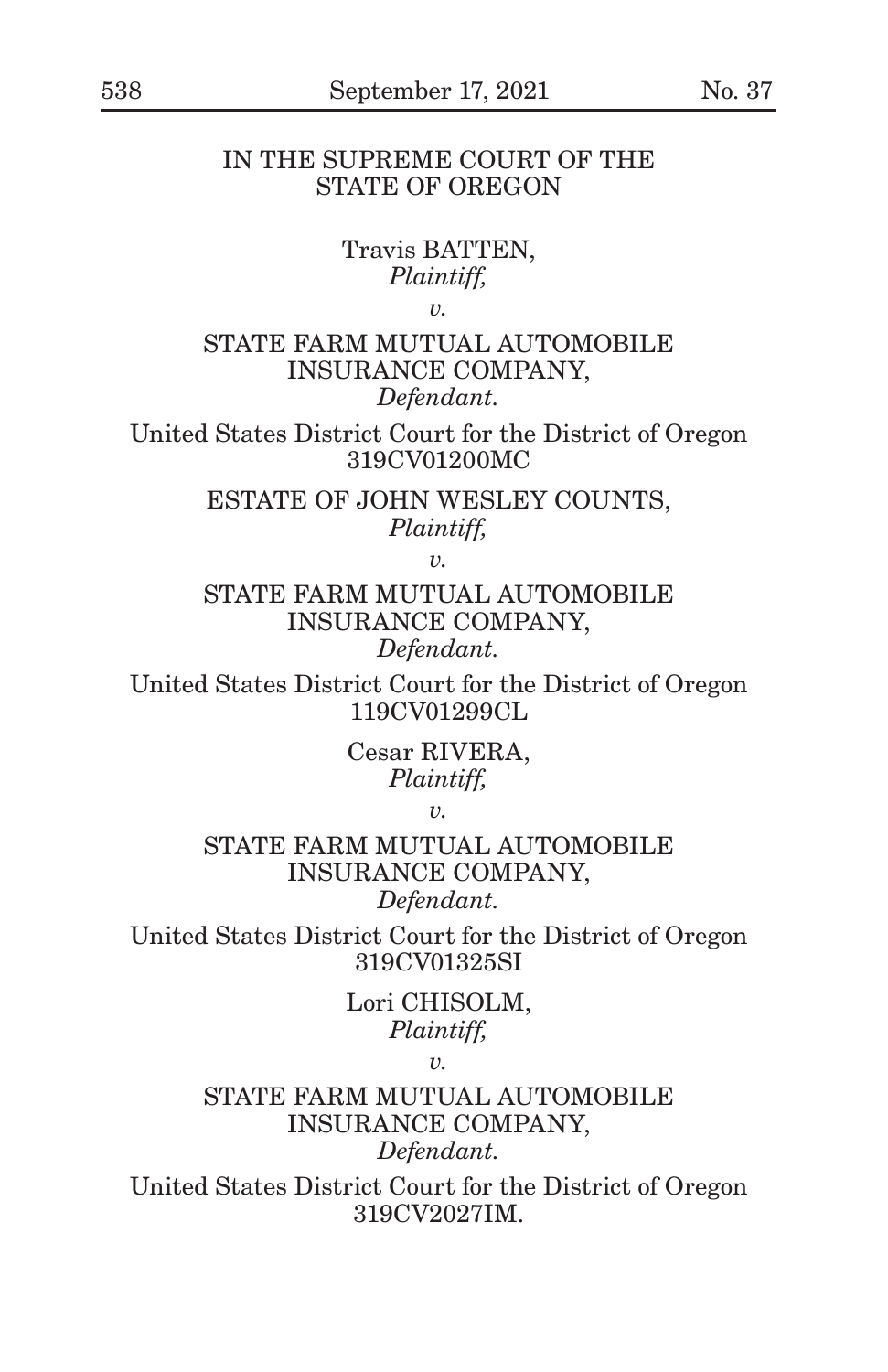## (USDC 319CV01200MC; 119CV01299CL; 319CV01325SI; 319CV2027IM) (SC S067887)

En Banc

On certified question from the United State District Court for the District of Oregon; certified order dated May 27, 2020; certification accepted June 2, 2020.

Argued and submitted January 28, 2021.

Travis Eiva, Eiva Law, Eugene, and Michael Brian, Brian Law Firm, LLC, Medford, argued the cause and filed the briefs for plaintiffs.

Ralph Spooner, Spooner & Much, PC, Salem, argued the cause and filed the briefs for defendant. Also on the brief was David E. Smith, Salem.

Lisa T. Hunt, Law Office of Lisa T, Hunt, LLC, Lake Oswego, filed the brief for *amicus curiae* Oregon Trial Lawyers Association.

FLYNN, J.

The certified question is answered.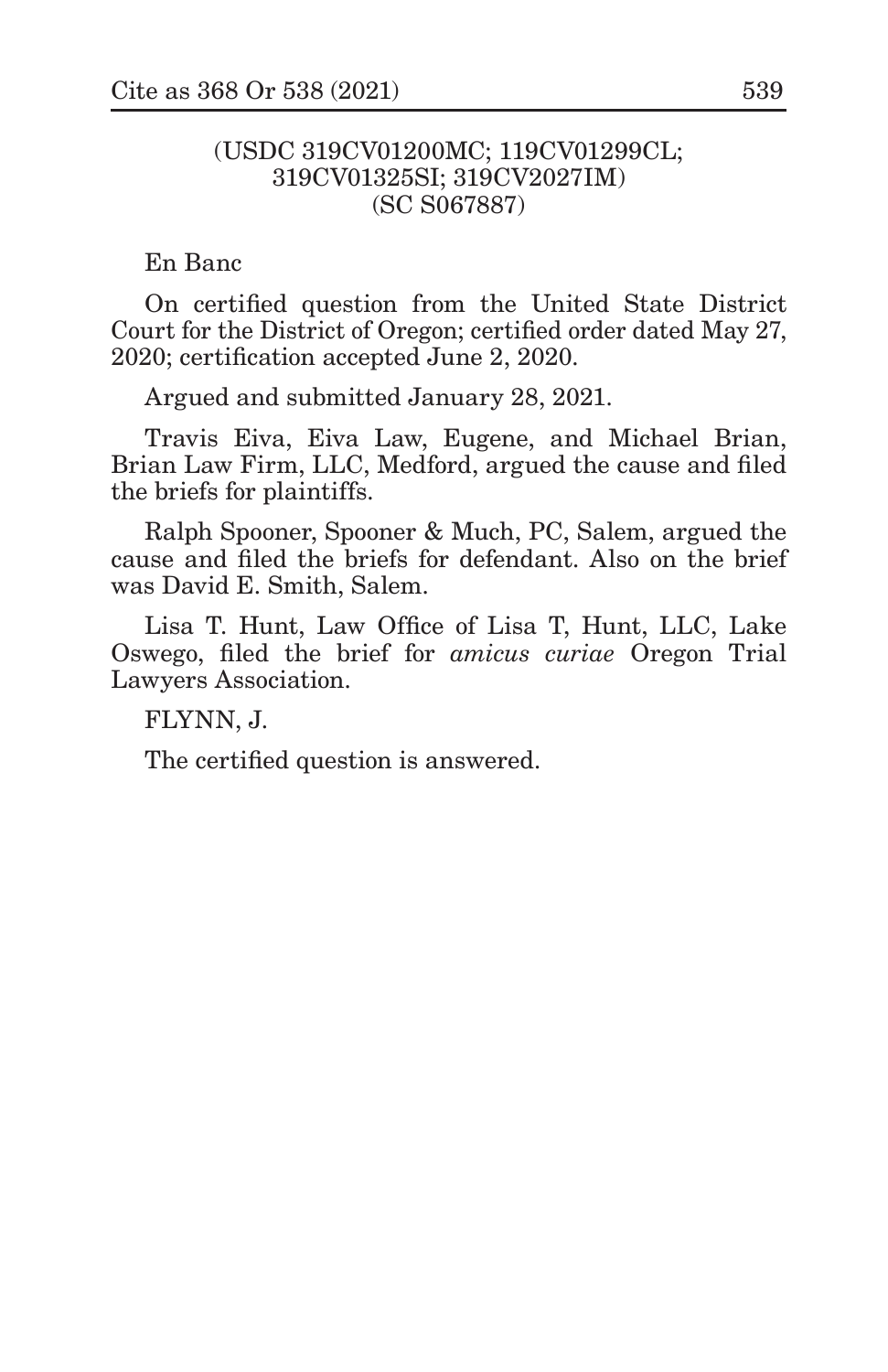## **FLYNN, J.**

These consolidated cases reach us on a certified question from the United States District Court for the District of Oregon. We are asked to determine whether Oregon law precludes an insurer from limiting its liability for uninsured/underinsured motorist (UM/UIM) benefits on the basis that another policy also covers the insured's losses. Each plaintiff suffered injuries caused by an uninsured or underinsured motorist, and each plaintiff incurred resulting damages that qualify as covered losses under multiple motor vehicle insurance policies issued by defendant State Farm Mutual Automobile Insurance Company (State Farm). Each plaintiff has alleged a loss that exceeds the declared liability limits of any single applicable policy and seeks to recover the excess under additional applicable policies, up to the combined total of the limits of liability. In each case, however, State Farm has refused to cover the excess loss, citing a term in the policies that allows State Farm to limit its liability to the amount that it agreed to pay under the single policy with the highest applicable limit of liability. We conclude that that term makes State Farm's uninsured motorist coverage less favorable to its insureds than the model coverage that the legislature has required and, thus, is unenforceable.

#### FACTS

The pertinent facts are undisputed for purposes of the legal question before us. Each plaintiff was insured under multiple State Farm motor vehicle insurance policies that—as required by Oregon law—included UM/UIM coverage.1 Each plaintiff suffered losses that are within the scope of that UM/UIM coverage: Batten was a passenger in a rented car when he was severely injured in a head-on collision with an underinsured motorist; Counts was riding his

<sup>&</sup>lt;sup>1</sup> The coverage details have no bearing on our legal analysis, but we set them out to provide factual context for the disputes. Batten was covered under three State Farm policies, each with a "declarations page" specifying that State Farm's limits of liability were \$250,000 per person. Counts was covered under two State Farm policies, each with a "declarations page" specifying that State Farm's limits of liability were \$250,000 per person. And Chisolm and Rivera were covered under three State Farm policies apiece, each with a "declarations page" specifying that State Farm's limits of liability were \$100,000 per person.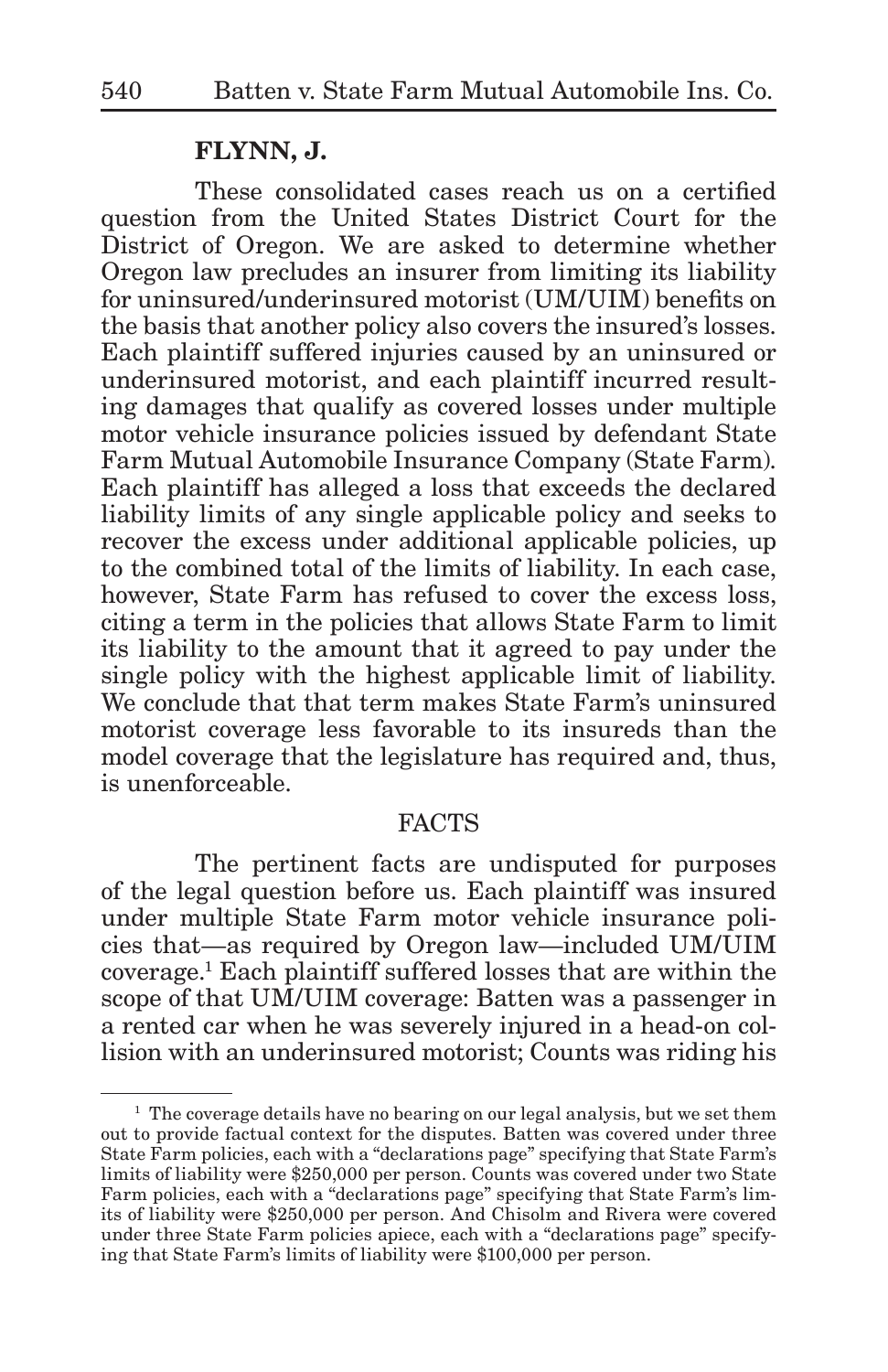bicycle when he was injured and later died after a collision with an underinsured motorist; Chisholm was a pedestrian when she was struck and severely injured by an underinsured motorist; and Rivera was a pedestrian when he was struck and severely injured by an uninsured motorist.<sup>2</sup>

Each plaintiff has alleged that the collision caused the insured to suffer covered losses in an amount that greatly exceeds the maximum payment available under any single applicable policy, and each plaintiff sought payment for the additional covered losses under the additional applicable State Farm policies.3 But each applicable State Farm policy contains a term that limits State Farm's liability for its insured's UM/UIM losses, in the event that the losses are covered under "Other Uninsured Motor Vehicle Coverage," to the amount that State Farm would have paid if the insured's losses were covered only under the single policy with the highest liability limit.<sup>4</sup> Citing that term of the policies, State Farm paid each plaintiff an amount equal to the limit of one applicable policy—\$250,000 each to Batten and Counts, \$100,000 each to Chisolm and Rivera—and has refused to pay more.

The plaintiffs filed separate actions contending that Oregon law precludes State Farm from limiting its UM/ UIM coverage in that way and seeking to recover the unsatisfied loss under the other applicable policies. State Farm removed all four actions to the United States District Court

<sup>2</sup> UM/UIM coverage is "coverage for bodily injury or death if the amount of liability insurance recovered is less than the sums that the insured or the heirs or legal representative of the insured is legally entitled to recover as damages for bodily injury or death that is caused by accident and that arises out of owning, maintaining or using an uninsured vehicle." ORS 742.502(5).

<sup>3</sup> Batten's complaint alleges damages of almost \$5 million, Counts's complaint alleges damages of more than \$500,000, Chisolm's complaint alleges damages of more than \$3 million, and Rivera's complaint alleges damages of more than \$600,000.

<sup>4</sup> In the parties' briefing, State Farm refers to the term as an "anti-stacking" provision, and plaintiffs refer to it as a "negation provision." Although both labels suggest that the challenged term serves to limit the payments to which the insured would otherwise be entitled under the applicable UM/UIM policies, neither label quite captures that concept. We refer to the term, instead, as an "other coverage" limitation or, simply, an "other coverage" term because it limits the payments that State Farm will make under one of its UM/UIM policies based on the existence of "other coverage" that applies to the insured's loss.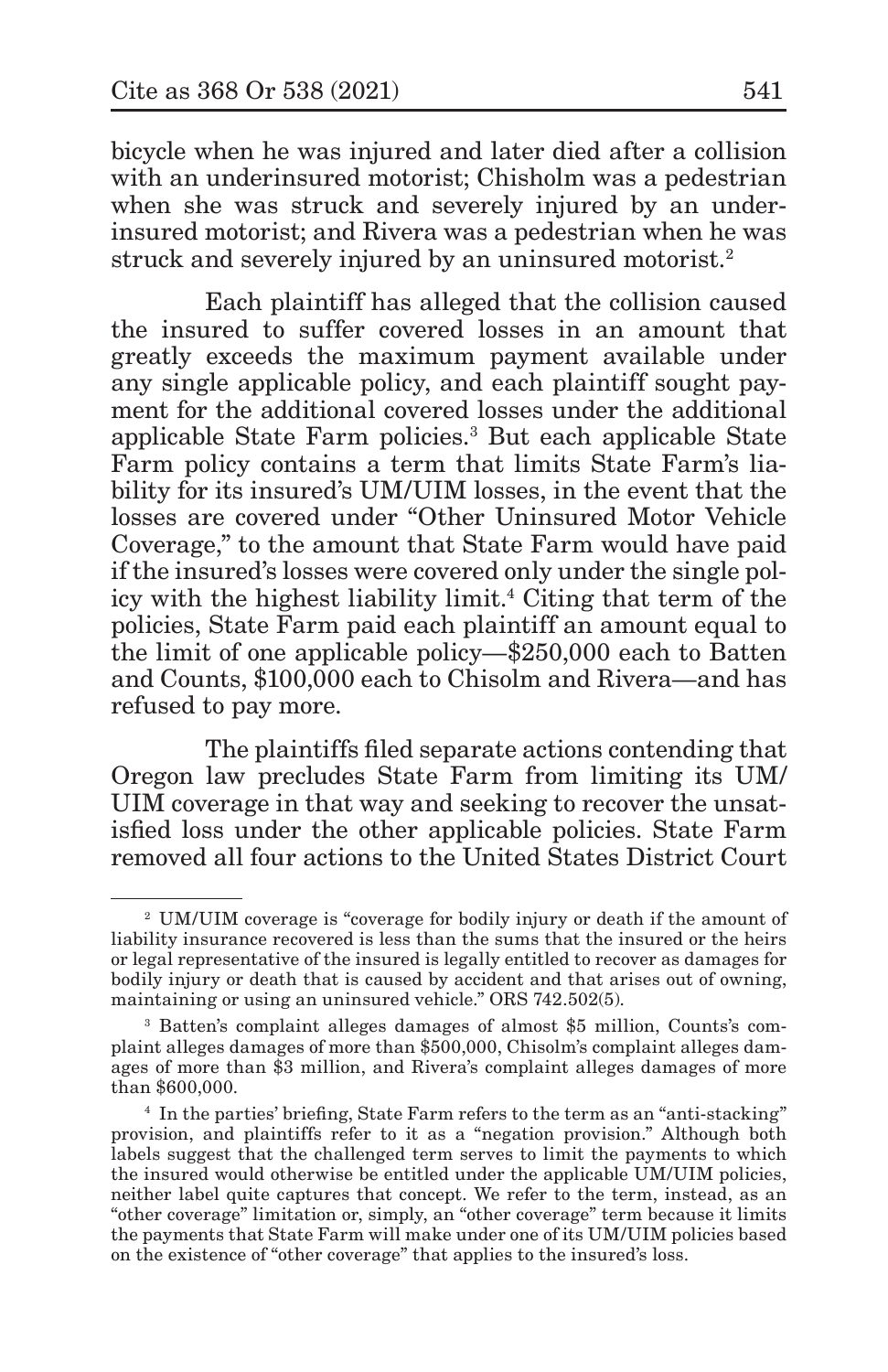for the District of Oregon and filed counterclaims seeking a declaration that the "other coverage" term in its policies is valid and enforceable. The parties in each case then filed competing motions for summary judgment asking the court to resolve the legal question presented by State Farm's counterclaim, and, before those motions were resolved, the district court certified the legal question to this court. We accepted the certified question and consolidated the cases for briefing and argument.

### DISCUSSION

In Oregon, insurance coverage for loss caused by an uninsured or underinsured motor vehicle is almost entirely a creature of statute. The legislature has required that "[e]very motor vehicle liability policy" must provide "uninsured motorist coverage," which includes "underinsurance coverage." ORS 742.502(1), (3). In general, UM/UIM coverage is insurance against the loss that arises when an insured suffers "bodily injury or death" related to a motor vehicle accident for which another person is at fault and the at-fault person either has no motor vehicle liability insurance or insufficient liability insurance to pay the damages that the injured person or heirs of the injured person would have been "legally entitled to recover" in a civil action against the at-fault person. ORS 742.502(5); ORS 742.504(2). The legislature has set out in ORS 742.504 "a comprehensive model" policy of UM/UIM coverage. *Vega v. Farmers Ins. Co*., 323 Or 291, 302, 918 P2d 95 (1996). The statute specifies that "[e]very policy" providing the mandated UM/UIM coverage must provide "coverage that in each instance is no less favorable in any respect to the insured or the beneficiary than if" those model policy terms "were set forth in the policy." ORS 742.504(1). As we explained in *Vega*, the legislature intended that the terms of an actual policy of UM/UIM coverage could vary from the terms of the statutory model policy "only in the sense that terms that disfavor insureds may be excluded or softened and extraneous terms that are neutral or that favor insureds may be added." 323 Or at 302. Any added term that causes the UM/UIM coverage under a policy to be less favorable to the insured than the model policy is "unenforceable." *Erickson v. Farmers Ins. Co.*, 331 Or 681, 685, 21 P3d 90 (2001).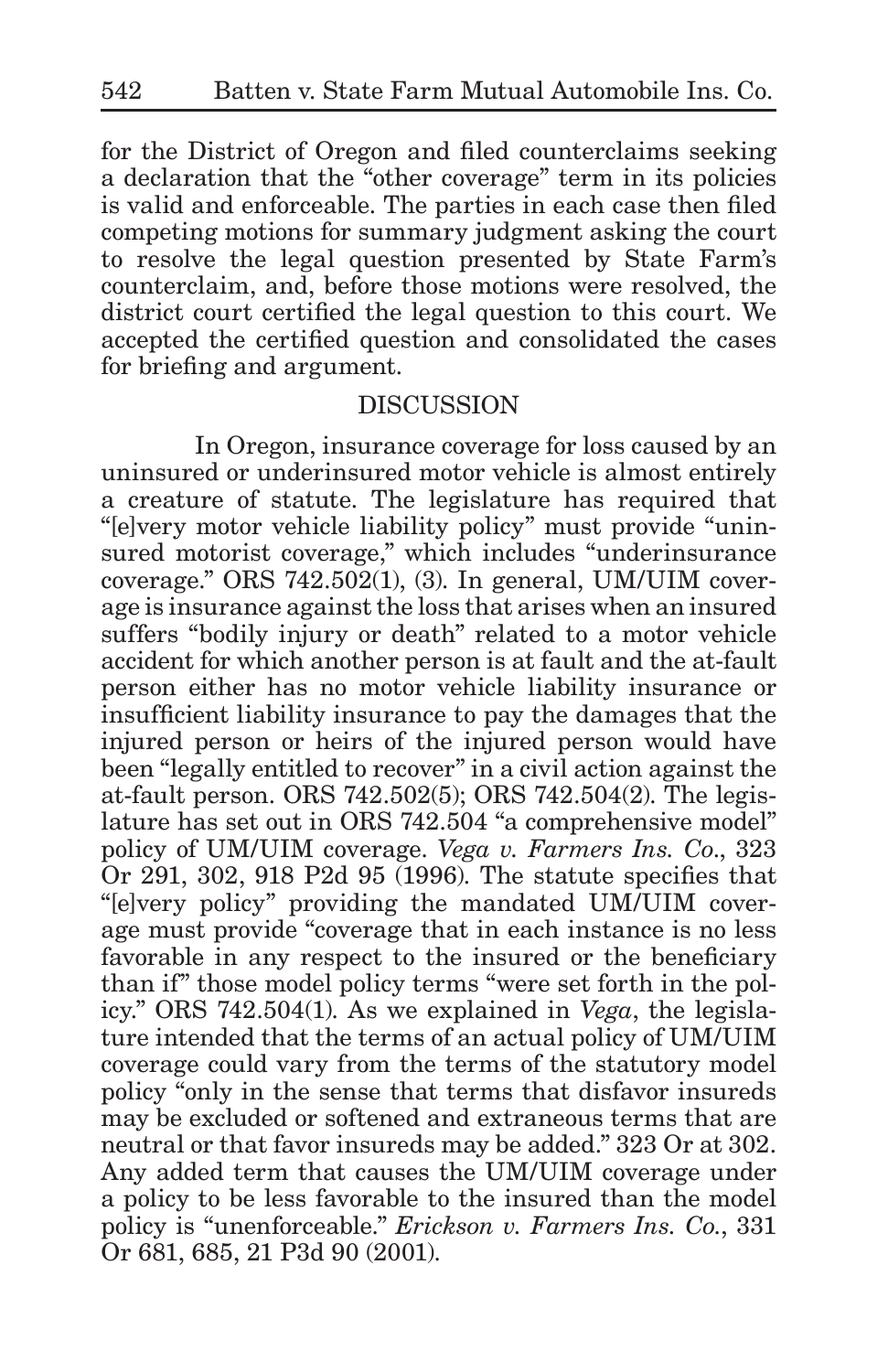The disputed term that appears in each State Farm policy that covers the loss of each insured provides:

> "If Other Uninsured Motor Vehicle Coverage of Any Kind Applies

"1. If Uninsured Motor Vehicle Bodily Injury and Property Damage Coverage provided by this policy and Uninsured Motor Vehicle Coverage of any kind provided by one or more other vehicle policies issued to you or any resident relative by the State Farm Companies apply to the same bodily injury or property damage, then:

"a. such Uninsured Motor Vehicle Coverage limits of such policies will not be added together to determine the most that may be paid; and

"b. the maximum amount that may be paid from all such policies combined is the single highest applicable limit provided by any one of the policies. We may choose one or more policies from which to make payment."

Plaintiffs contend that the "other coverage" limitation in State Farm's policy is an added term that causes the coverage to be less favorable to the insured than the coverage that the legislature has required. Depending on how State Farm implements the "other coverage" limitation in a particular case, State Farm either treats the additional policies as irrelevant—as providing no source of payment toward the sum that the insured would be "legally entitled to recover as damages" from the uninsured or underinsured motorist—or it treats the payments under each applicable policy as capped at a fraction of the amount that the policy declares to be State Farm's "limit of liability." Plaintiffs contend that no provision of the "model" policy authorizes that result and, consequently, that State Farm's "other coverage" limitation is unenforceable. Plaintiffs bolster their construction of ORS 742.504 by emphasizing that, in 2015, the legislature removed from the statutory "model" policy a provision that previously authorized insurers to include the kind of "other coverage" limitation that State Farm's policies still contain.

State Farm does not dispute that its insurance policies must include UM/UIM coverage that is at least as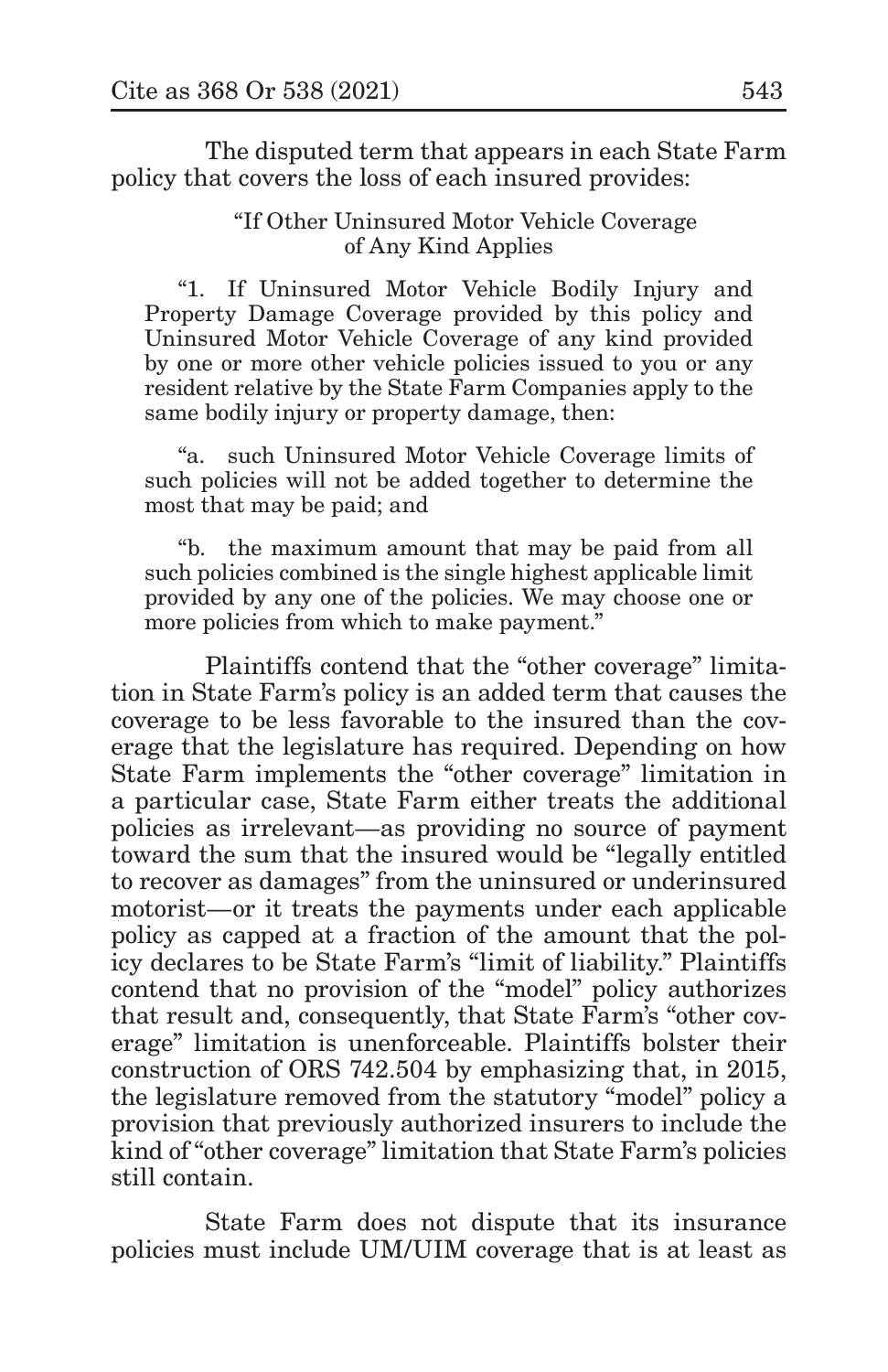favorable to its insureds as the coverage that ORS 742.504 specifies. And State Farm agrees that ORS 742.504 no longer contains any model term that is comparable to the "other coverage" limitation in the State Farm policies. But State Farm contends that, in 2015, the legislature intended only to preclude a different type of "other coverage" limitation and did not intend to prevent insurers from continuing to include the kind of limitation that is at issue here. According to State Farm, the remaining model terms of ORS 742.504 and the remaining provisions of the other statutes governing UM/UIM coverage continue to permit an insurer to limit its liability if additional policies afford identical UM/ UIM coverage to the insured.

The dispute in this case thus turns on whether the UM/UIM coverage that the legislature has required "every policy" to provide continues to accommodate the kind of "other coverage" limitation that State Farm has continued to include in its polices. As with all questions of statutory construction, our responsibility is to "pursue the intention of the legislature if possible," ORS 174.020(1)(a), and we pursue that goal through the analytical framework that we described in *State v. Gaines*, 346 Or 160, 171-72, 206 P3d 1042 (2009). Under that framework, we primarily consider the text and context of a statute because "there is no more persuasive evidence of the intent of the legislature than the words by which the legislature undertook to give expression to its wishes," but we also consider legislative history "where that legislative history appears useful to the court's analysis." *Id.* (internal quotation marks omitted).

Both ORS 742.502 and ORS 742.504 have been the subject of extensive prior analysis by this court, and those prior decisions significantly inform our analysis in this case. *See Farmers Ins. Co. v. Mowry*, 350 Or 686, 697-98, 261 P3d 1 (2011) (explaining that court follows its prior constructions of a statute as a matter of *stare decisis* and assumes that issues considered in those cases were correctly decided). Among the most significant of our prior decisions is *Vega*, in which this court construed "ORS 742.504(1) to (12) as setting out a comprehensive model UM/UIM policy that may be varied only in the sense that terms that disfavor insureds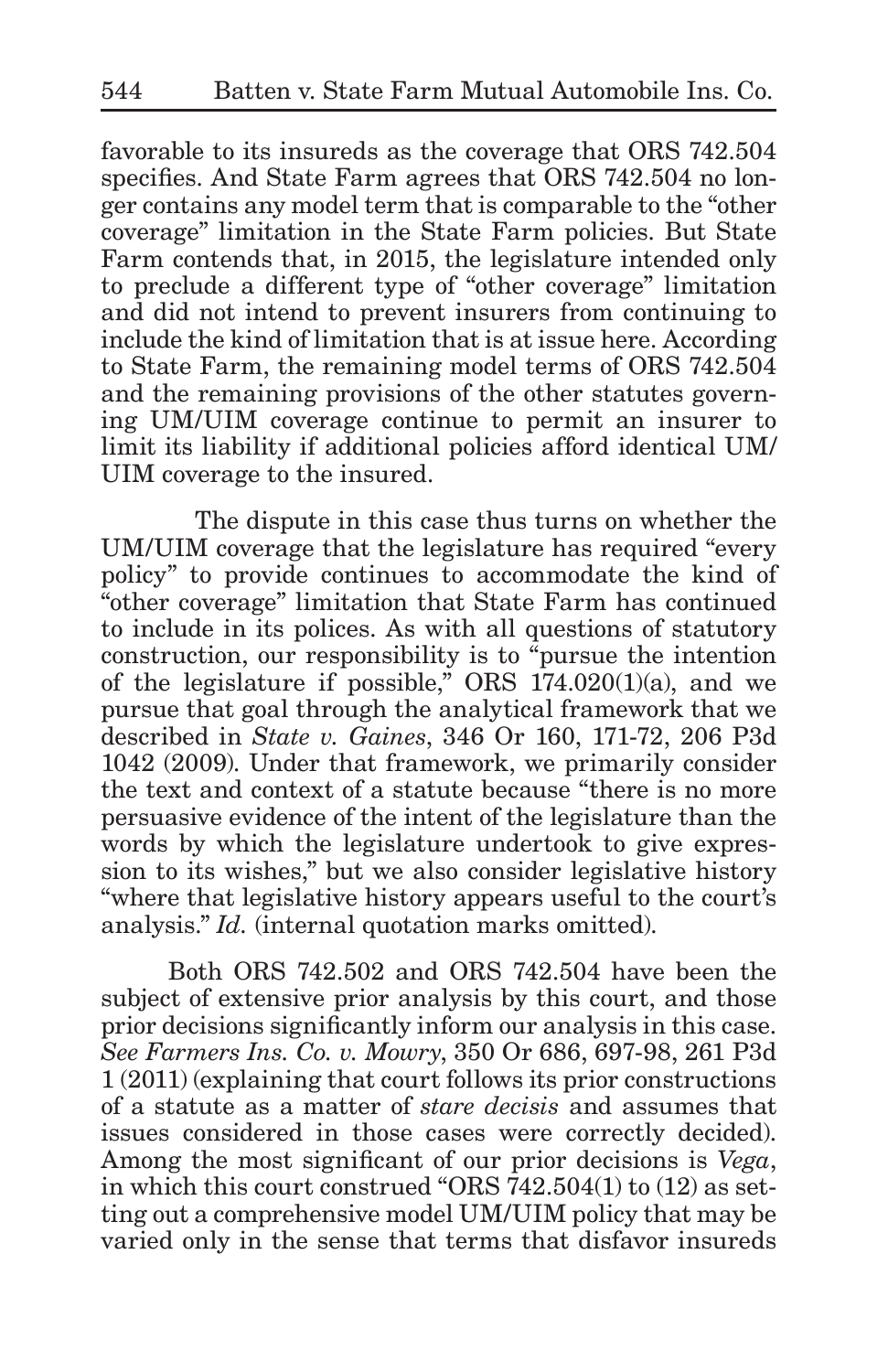may be excluded or softened and extraneous terms that are neutral or that favor insureds may be added." 323 Or at 302. As State Farm recognizes, there is no longer any particular provision in ORS 742.504 that addresses how UM/UIM coverage will be affected if multiple policies apply to the same injury. So there is no specific provision to which State Farm's "other coverage" limit can be compared. We explained in *Vega*, however, that "the validity of a challenged UIM provision must be tested, not by a direct comparison between the challenged provision with an individual statutory provision but, instead, by a comparison between *coverage* offered by the policy containing the challenged provision and the *coverage* offered by a hypothetical policy containing the provisions set out at ORS 742.504(1) to (12)." 323 Or at 299 (emphases in original). Given that requirement, it is helpful to consider what coverage would be available to plaintiffs under the legislature's "model" policy.

The starting point for that inquiry is the first model term—the promise that

"the insurer will pay all sums that the insured or the heirs or legal representative of the insured is legally entitled to recover as damages from the owner or operator of an uninsured vehicle because of bodily injury sustained by the insured caused by accident and arising out of the ownership, maintenance or use of the uninsured vehicle."

ORS 742.504(1)(a).

The legislature has further illuminated that requirement through a statutory definition of "sums that the insured \*\*\* is legally entitled to recover as damages." In general, the concept is defined to mean the amount of damages that the "claimant could have recovered in a civil action from the owner or operator at the time of the injury after determination of fault or comparative fault and resolution of any applicable defenses." ORS  $742.504(2)(j)(A)$ . But the legislature has also defined the concept in a way that incorporates by cross-reference several important limits set out in a later subsection of the statute: ORS  $742.504(2)(j)(C)$ provides that "'sums that the insured \* \*\* is legally entitled to recover as damages' means the amount of damages that," among other things, "[a]re no larger than benefits payable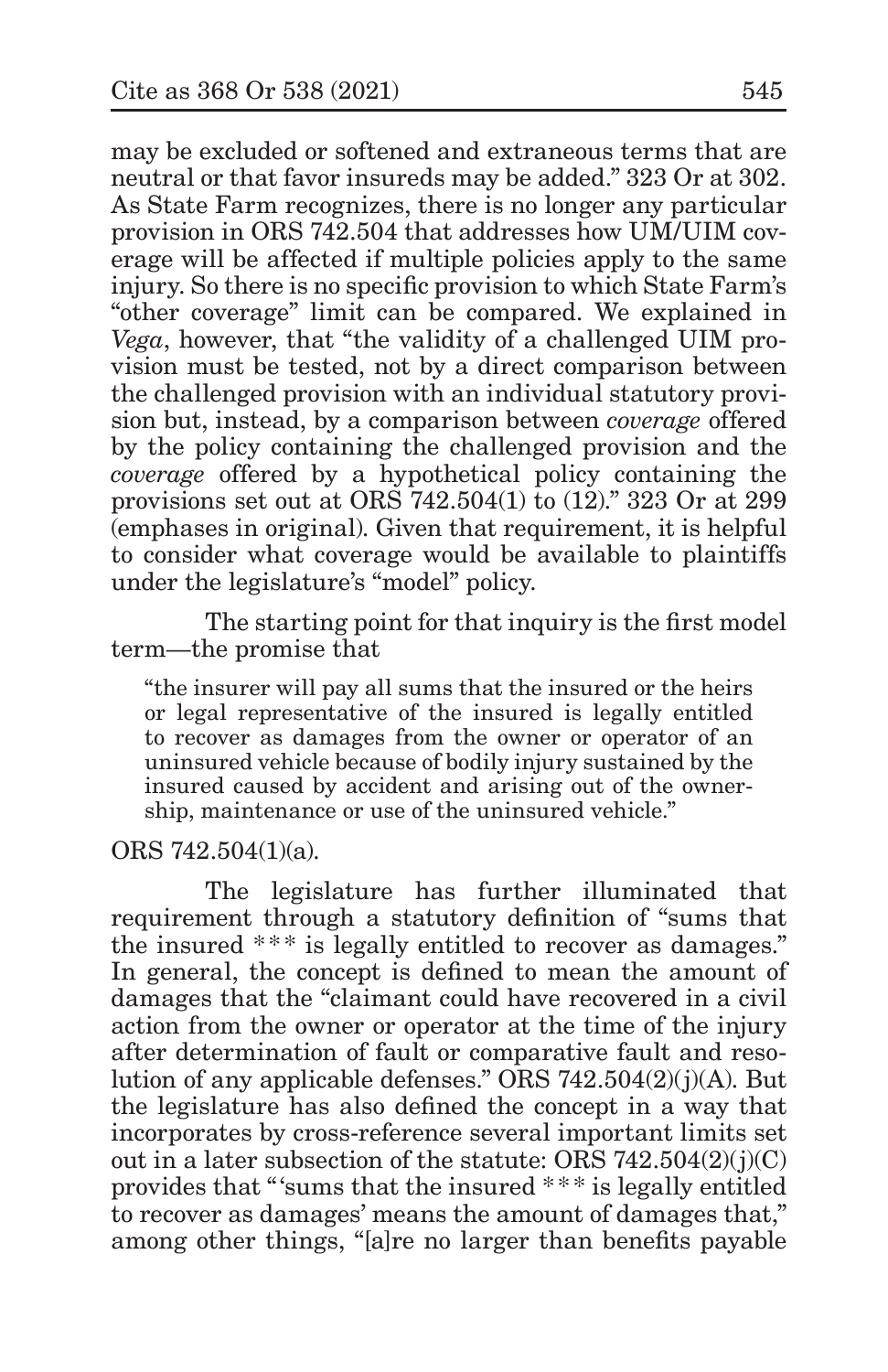under the terms of the policy as provided in subsection (7) of this section."5

Most significantly, that cross-reference to "subsection (7)" incorporates into the definition of "sums" that the insurer must pay a requirement that those sums will never exceed "[t]he limit[s] of liability stated in the declarations" for the policy.<sup>6</sup> ORS 742.504 $(7)(a)$ . The cross-reference also incorporates certain authorized reductions for payments that the insurer receives or has a right to receive from specified other sources—essentially, a deduction for workers' compensation, disability benefits, or similar benefits and a deduction for amounts that the insured failed to collect from the underinsured motorist's insurance carrier (the "unrealized portion" of the underinsured motorist's liability limits). ORS  $742.504(7)(b)$ , (c).<sup>7</sup>

"(B) Are calculated without regard to the tort claims limitations of ORS 30.260 to 30.300; and

"(C) Are no larger than benefits payable under the terms of the policy as provided in subsection (7) of this section."

<sup>6</sup> The term "declarations" is not defined in the statute, but "in common parlance," it refers to "the first page of an insurance policy and summarizes the terms of that policy, including, among other things, setting out the insurer's limit on liability." *Bergmann v. Hutton*, 337 Or 596, 606, 101 P3d 353 (2004).

 $7$  ORS 742.504(7) provides, in full:

"(a) The limit of liability stated in the declarations as applicable to 'each person' is the limit of the insurer's liability for all damages because of bodily injury sustained by one person as the result of any one accident and, subject to the above provision respecting each person, the limit of liability stated in the declarations as applicable to 'each accident' is the total limit of the company's liability for all damages because of bodily injury sustained by two or more persons as the result of any one accident.

"(b) Any amount payable under the terms of this coverage because of bodily injury sustained in an accident by a person who is an insured under this coverage shall be reduced by the amount paid and the present value of all amounts payable on account of the bodily injury under any workers' compensation law, disability benefits law or any similar law.

"(c) Any amount payable under the terms of this coverage because of bodily injury sustained in an accident by a person who is an insured under this coverage shall be reduced by the credit given to the insurer pursuant to subsection  $(4)(d)(C)$  or  $(D)$  of this section [which provides that, if an insured settles with a liable underinsured motorist for less than the limits of the

 $5$  ORS 742.504(2)(j) specifies that "'sums that the insured  $***$  is legally entitled to recover as damages' means the amount of damages that:

<sup>&</sup>quot;(A) A claimant could have recovered in a civil action from the owner or operator at the time of the injury after determination of fault or comparative fault and resolution of any applicable defenses;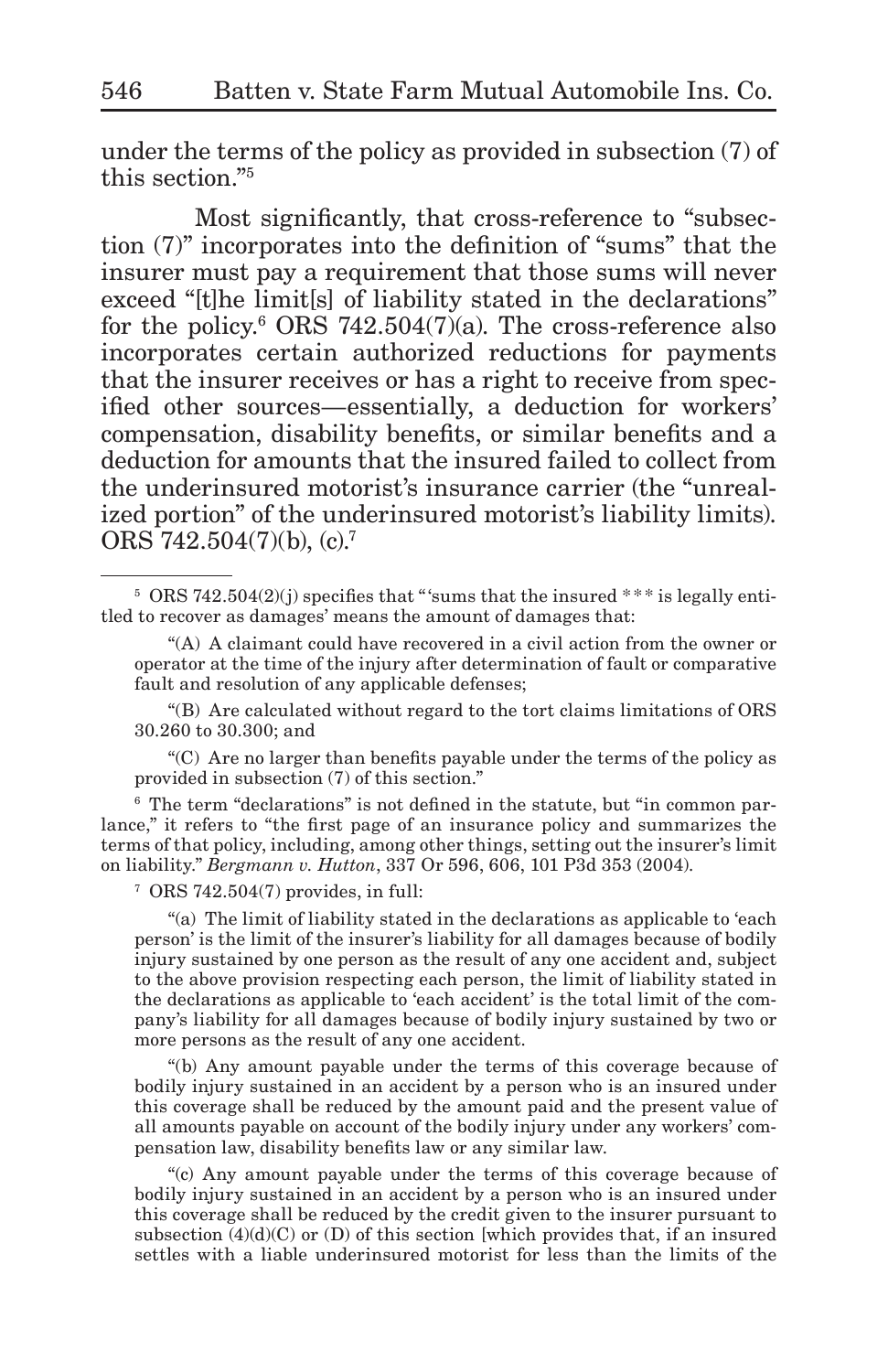Thus, the starting point for determining what "the insurer will pay"—"sums that the insured \* \* \* is legally entitled to recover as damages"—requires application of a basic formula: The amount that the insured "could have recovered in a civil action from" the uninsured/underinsured motorist is determined, the amount of any authorized deduction is subtracted, and the remainder is compared to the "limit of liability stated in the declarations." ORS 742.504(1)(a),  $(2)(i)$ , (7). The insurer then pays whichever amount is lower.

In the consolidated cases before us, State Farm does not contend that any of the authorized reductions in ORS 742.504(7)(b) is applicable, and it does not claim a right to a credit for any "unrealized portion" of the liability limits of any policy insuring the underinsured motorists. State Farm also does not dispute that each plaintiff may be able to prove that the "sums that the insured \* \* \* is legally entitled to recover as damages" exceed the amount stated in the declarations of any one applicable policy as State Farm's limit of liability. Thus, if each plaintiff were insured under only one UM/UIM policy, then the statutory formula would direct State Farm to pay the amount stated in the declarations for that one policy as the limits of State Farm's liability. That appears to be the formula that State Farm applied when determining that it would pay each plaintiff the limits stated in *one* of the applicable policies.

The problem, plaintiffs insist, is that the legislature has required "[*e*]*very* motor vehicle liability policy" to provide UM/UIM coverage that is paid according to the formula specified in ORS 742.504. ORS 742.502(1), (4) (emphasis added). Yet State Farm's "other coverage" term creates an exception to that formula, allowing State Farm to pay only what it would pay under the UM/UIM coverage of a single

motorist's liability insurance, then the insured must credit to the UM/UIM insurer the 'unrealized portion' of the liability limits].

<sup>&</sup>quot;(d) The amount payable under the terms of this coverage may not be reduced by the amount of liability proceeds offered, described in subsection  $(4)(d)(B)$  or  $(D)$  of this section, that has not been paid to the injured person. If liability proceeds have been offered and not paid, the amount payable under the terms of the coverage shall include the amount of liability limits offered but not accepted due to the insurer's refusal to consent. The insured shall cooperate so as to permit the insurer to proceed by subrogation or assignment to prosecute the claim against the uninsured motorist."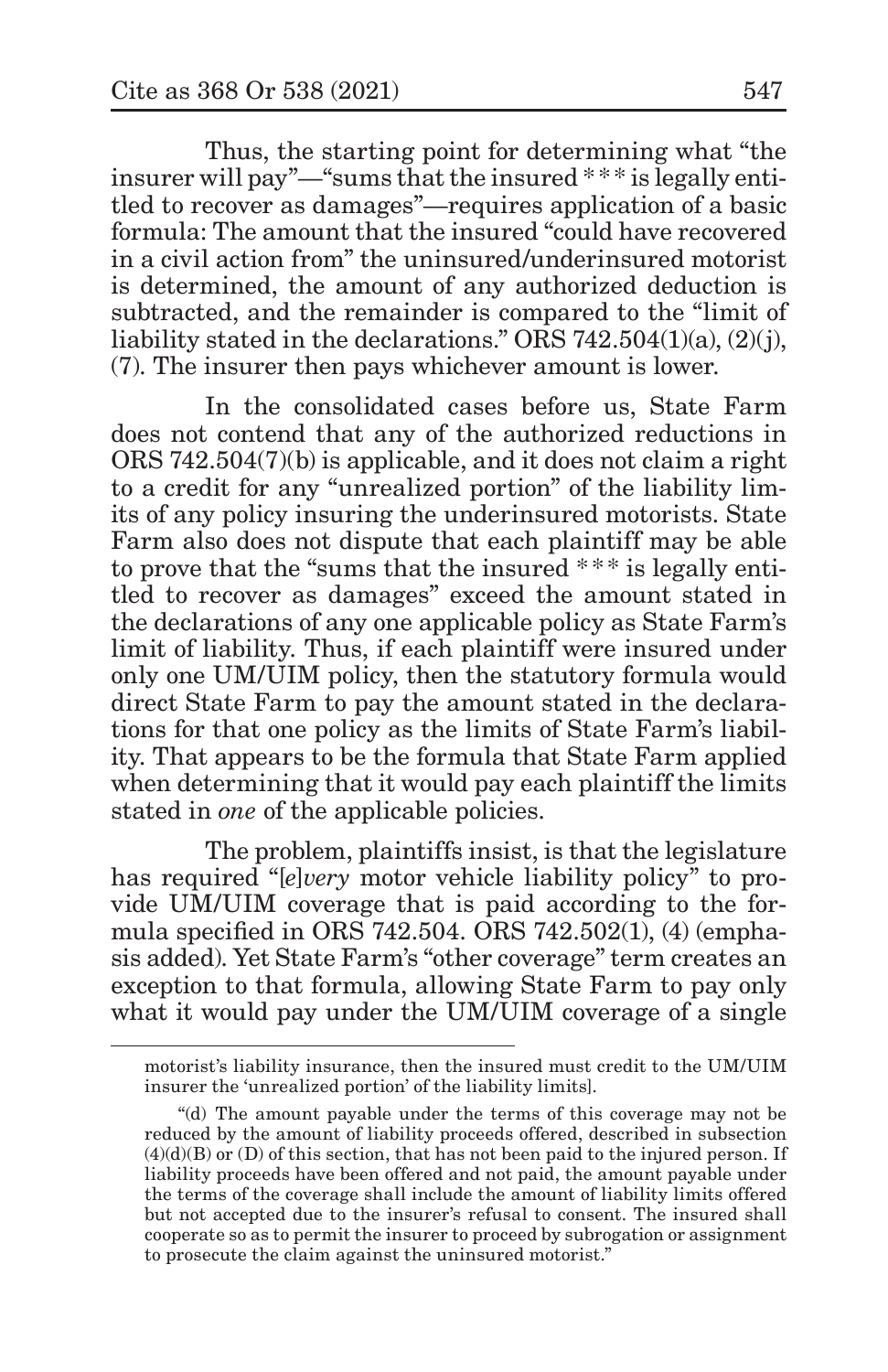policy even though each plaintiff has at least one additional policy that provides the same coverage.

State Farm proposes several alternative paths to its conclusion that the formula does not apply if another UM/ UIM policy covers the same loss.<sup>8</sup> It proposes that the definition of "sums" that the insurer must pay accommodates limitations like that accomplished by State Farm's "other coverage" term, it proposes that a legislative intent to allow such limitations can be discerned from text that the legislature failed to add in amending the law in 2015, and it proposes that another statute authorizes the "other coverage" policy term under the circumstances of the cases before us.

With respect to the statutory definition of "sums" that the insurer must pay to the insured, State Farm suggests two ways that the definition could be construed to accommodate its "other coverage" limitation. First, State Farm emphasizes the portion of ORS  $742.504(2)(i)$  that provides:

"'Sums that the insured \* \*\* is legally entitled to recover as damages' means the amount of damages that:

"\* \*\*\*\*

"(C) Are no larger than benefits payable under the terms of the policy \*\*\*."

State Farm points out that its "other coverage" limitation is one of the "terms of the policy" and that it addresses the amount of "benefits payable." Accordingly, State Farm concludes, its "other coverage" limitation must be authorized by the definition of "sums that the insured \*\*\* is legally entitled to recover as damages."

We reject State Farm's proposed construction of ORS 742.504(2)(j), however, because it fails a fundamental rule of statutory construction:

"In the construction of a statute, the office of the judge is simply to ascertain and declare what is, in terms or in substance, contained therein, not to insert what has been

<sup>8</sup> Although State Farm's "other coverage" term is limited to other policies that it has issued to members of the same household, that limitation plays no role in the rule that State Farm proposes or in its arguments in support of the rule.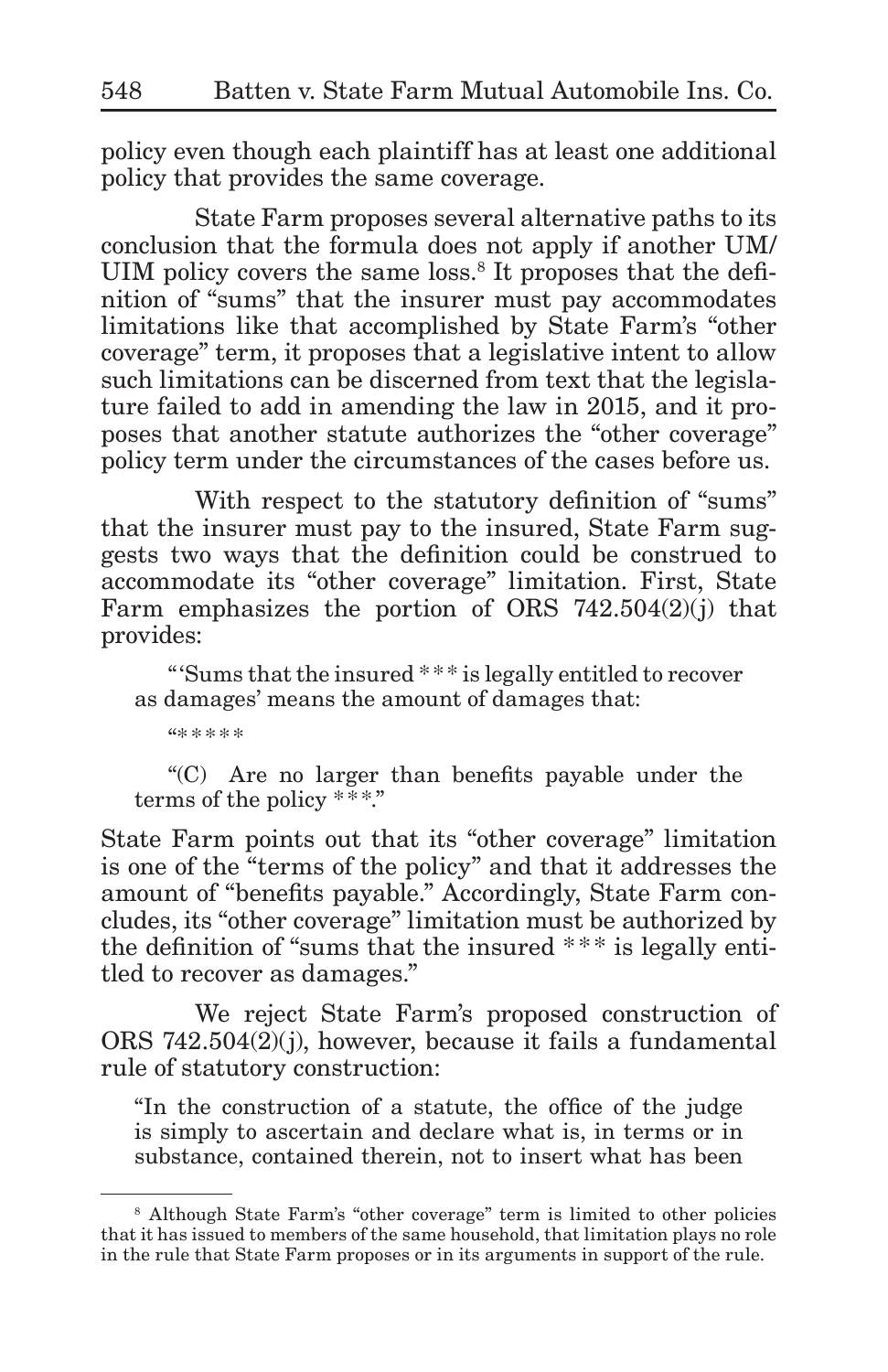omitted, or to omit what has been inserted; and where there are several provisions or particulars such construction is, if possible, to be adopted as will give effect to all."

ORS 174.010. State Farm's argument would require us to read ORS 742.504(2)(j) as if the legislature had omitted a key limiting clause—as if the statute provided only that "sums that the insured  $***$  is legally entitled to recover" are "no larger than benefits payable under the terms of the policy as provided in subsection (7) of this section." (Strikethrough added.) Moreover, State Farm's selective reading of ORS  $742.504(2)(j)(C)$ , which is untethered from the limits and reductions that the legislature has expressly authorized in "subsection (7)," would convert the provision to one that effectively allows "benefits payable" to mean whatever amount the "terms of the policy" say is payable. Had the legislature intended to allow the terms of a UM/UIM policy to dictate what benefits are payable, however, there would have been no reason for the legislature to set out specific model terms in ORS 742.504 and no meaning to the requirement that UM/UIM coverage must be "no less favorable in any respect to the insured or the beneficiary than if [those] provisions were set forth in the policy." ORS 742.504. We decline to adopt a construction of ORS 742.504 $(2)(j)(C)$  that effectively nullifies the entire point of the statute.

Second, State Farm insists that, by limiting "the insurer's liability for all damages" to the "limit of liability stated in the declarations," ORS 742.504(7)(a) reflects that the legislature "necessarily contemplated" that the insurer's liability under the model coverage could be limited to the highest amount stated in the declarations of any applicable policy. The same obstacle confronts this proposal as well. The legislature did specify that an insurer's payment under the formula set out in ORS 742.504 includes a limitation based on the amount specified in the declarations of the policy. But the legislature also specified that "[*e*]*very* motor vehicle liability policy" must provide for payment according to that formula. ORS 742.502(1) (emphasis added). Thus, the UM/UIM coverage under every policy must provide for payment of "sums that the insured \* \*\* is legally entitled to recover as damages" up to the declared limit of liability. ORS 742.502(5); ORS 742.504(1)(a), (2)(j), (7). The effect of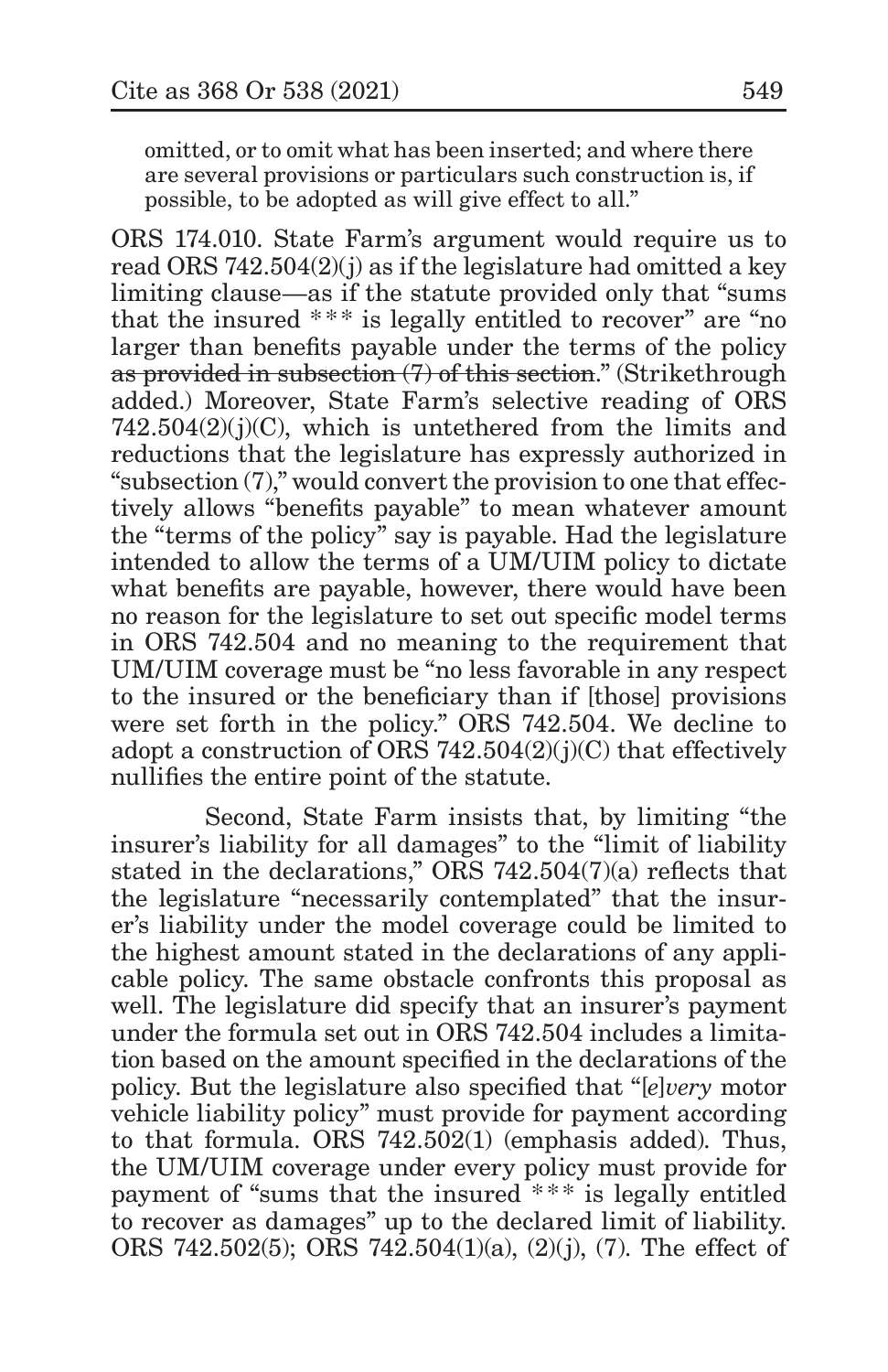State Farm's "other coverage" limitation, however, is that only one of the applicable policies provides for payment of "sums that the insured  $***$  is legally entitled to recover as damages" up to the declared limit of liability. Nothing in the definition of "sums" that an insurer must pay contemplates the exception that State Farm has imposed.

There is one provision of ORS 742.504 that addresses how the coverage under a UM/UIM policy is affected when other similar coverage applies to the same loss, but it, too, is an obstacle to State Farm's "other coverage" limitation.<sup>9</sup> Currently, ORS 742.504(9) specifies an order of priority between policies when other coverage "that is similar to this coverage" is available to the insured:

 $"$(9)(a)$  With respect to bodily injury to an insured:

"(A) While occupying a vehicle owned by a named insured under this coverage, the insurance under this coverage is primary.

"(B) While occupying a vehicle not owned by a named insured under this coverage, the insurance under this coverage shall apply only as excess insurance over any primary insurance available to the occupant that is similar to this coverage, and this excess insurance coverage shall then apply only to the sums that the insured or the heirs or legal representative of the insured is legally entitled to recover as damages for bodily injury or death that is caused by accident and that arises out of owning, maintaining or using an uninsured vehicle.

"(b) With respect to bodily injury to an insured while occupying any motor vehicle used as a public or livery conveyance, the insurance under this coverage shall apply only as excess insurance over any other insurance available to

<sup>9</sup> There are other provisions of ORS 742.504 that create exceptions to the requirement of ORS  $742.504(1)(a)$  that the UM/UIM insurer must pay the "sums" that the insured  $***$  is legally entitled to recover as damages." For example, insurers may specify, subject to exceptions, that UM/UIM "coverage does not apply" if the insured has settled with any liable party without obtaining the insurer's written consent, if the insured or a relative in the same household owned the uninsured vehicle, or if the insured failed to exhaust the limits of applicable liability insurance. ORS 742.504(4). But State Farm does not contend that any of those coverage exceptions applies to the cases before us or that any model term authorizes a limitation on payments that is analogous to the limitation created by State Farm's "other coverage" limitation.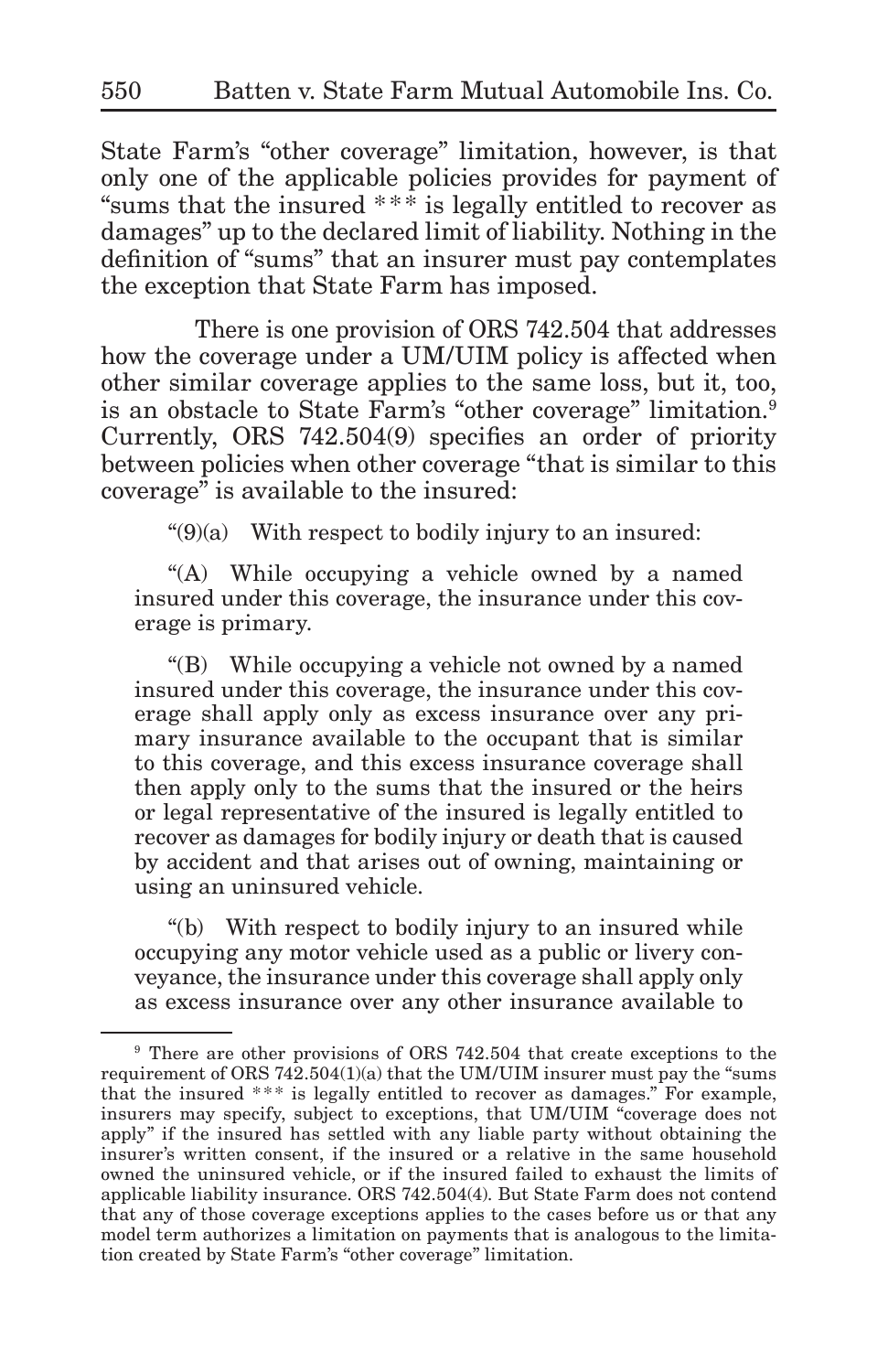the insured that is similar to this coverage, and this excess insurance coverage shall then apply only to the amount by which the applicable limit of liability of this coverage exceeds the sum of the applicable limits of liability of all other insurance."

In other words, except for injuries to an insured "while occupying any motor vehicle used as a public or livery conveyance," one UM/UIM policy is designated "primary," and the other policy must pay to the extent that "the sums that the insured \*\*\* is legally entitled to recover as damages" exceeds the primary payment. ORS 742.504(9).

But State Farm's "other coverage" limitation is not an attempt to model the primary-excess structure specified in ORS 742.504(9). The model term requires each policy that has been designated "excess" to pay any outstanding "sums that the insured \*\*\* is legally entitled to recover as damages," up to the limit of liability specified in the policy, which—as explained above—would mean in this case that each applicable policy would provide payment up to the limit of liability specified in the policy. ORS 742.504(2)(j)(C), (7)(a), (9). State Farm's "other coverage" term, to the contrary, denies any payment of excess damages that remain after State Farm has paid an amount equal to the limit specified in a single policy. Thus, to the extent that the legislature's model term addresses an insurer's obligation when there is other applicable UM/UIM coverage, the approach required by the model term is more favorable to insureds than is State Farm's approach to other applicable coverage. *See Erickson*, 331 Or at 685-86 (concluding that policy terms that denied UM/UIM coverage in the event of applicable "other insurance" were less favorable to the insured than model "other insurance" terms in the version of ORS 742.504(9) then in effect, which would have limited—but not denied—coverage under the circumstances presented).

State Farm does not contend otherwise. Instead, it emphasizes that ORS 742.504(9) currently does not expressly apply to the accident scenarios of the cases before us—because three of the insureds were not occupying any vehicle and the fourth was occupying a rental car with no "primary insurance available." State Farm argues that the omission is the product of an intentional legislative choice to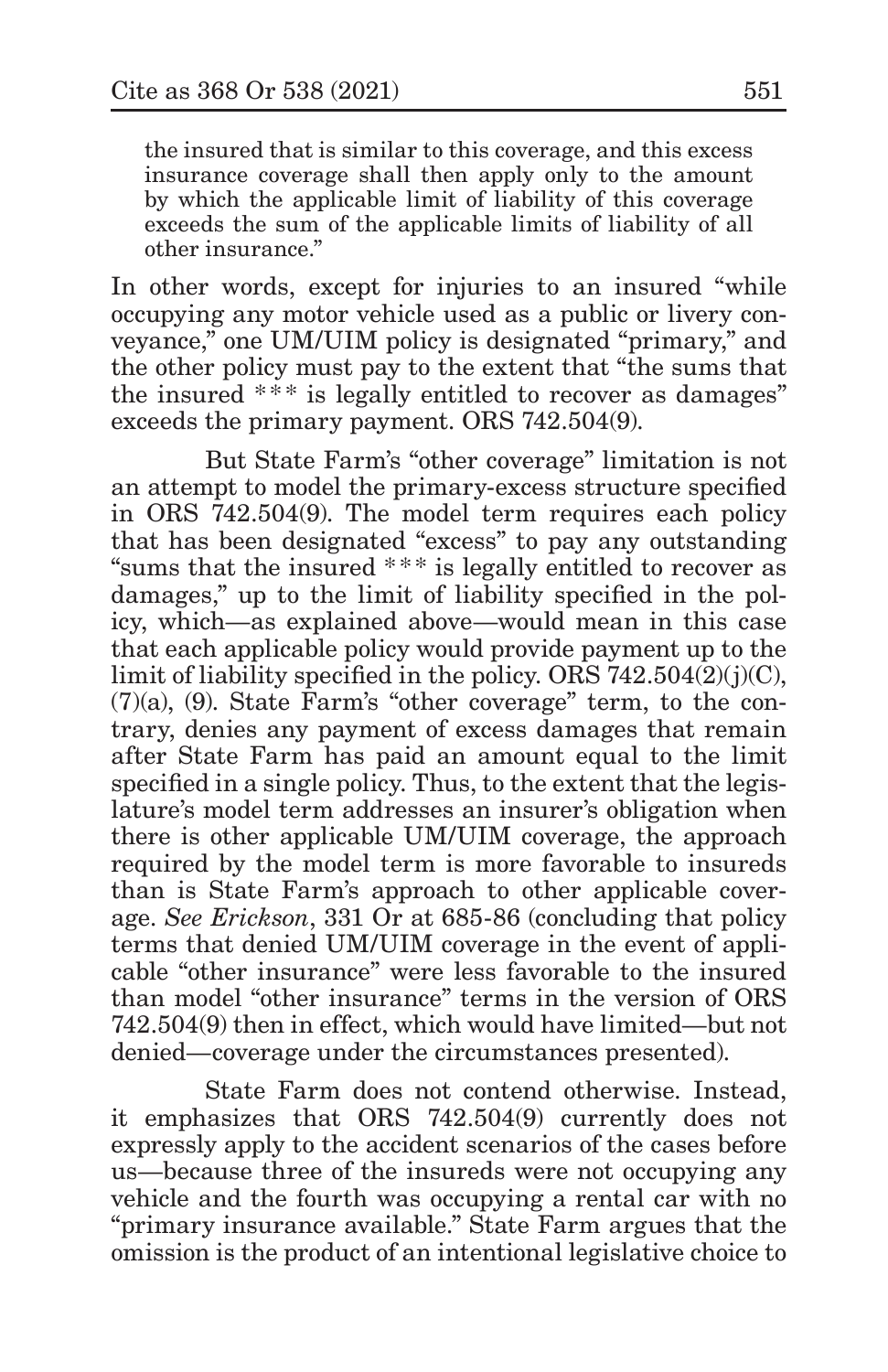allow "other coverage" limitations under other accident scenarios. Although we accept State Farm's premise that the terms of ORS 742.504(9) fail to address the "other coverage" scenarios presented in the cases before us, we do not discern from that omission an intent to allow the kind of "other coverage" limitation that State Farm seeks to enforce in the cases before us. We emphasized in *Vega* that "the legislature did not intend to leave insurers free to structure their policies as they pleased *outside* the subject matter represented by the provisions at subsections (1) to (12)." 323 Or at 301 (emphasis in original). Instead, we concluded "that the contrary is true." *Id.* We explained that "the legislature intended to provide insurers with some measure of freedom" with respect to how they structure policy terms *within* "the subject matter represented by the provisions" of ORS 742.504, but that freedom is limited; the "comprehensive model" policy "may be varied only in the sense that terms that disfavor insureds may be excluded or softened and extraneous terms that are neutral or that favor insureds may be added." *Vega*, 323 Or at 301-02.

Moreover, under the comparison framework that we described in *Vega*, a challenged provision in a UM/UIM policy is not tested "by a direct comparison between the challenged provision [and] an individual statutory provision but, instead, by a comparison between *coverage* offered by the policy containing the challenged provision and the *coverage* offered by a hypothetical policy containing the provisions set out at ORS 742.504(1) to (12)." 323 Or at 299 (emphases in original). Even if State Farm's "other coverage" limitation is not expressly inconsistent with a term that the legislature has specified for its model coverage, the term is still unenforceable because it causes State Farm's coverage to be less favorable to its insureds than "the *coverage* offered by a hypothetical policy containing the provisions set out at ORS 742.504(1) to (12)." *See Vega*, 323 Or at 299 (emphasis in original).

State Farm nevertheless points to the legislative history surrounding the legislature's 2015 adoption of the current version of ORS 742.504(9) and attempts to discern a legislative intent to leave insurers free to add the kind of "other coverage" limitation to coverage that State Farm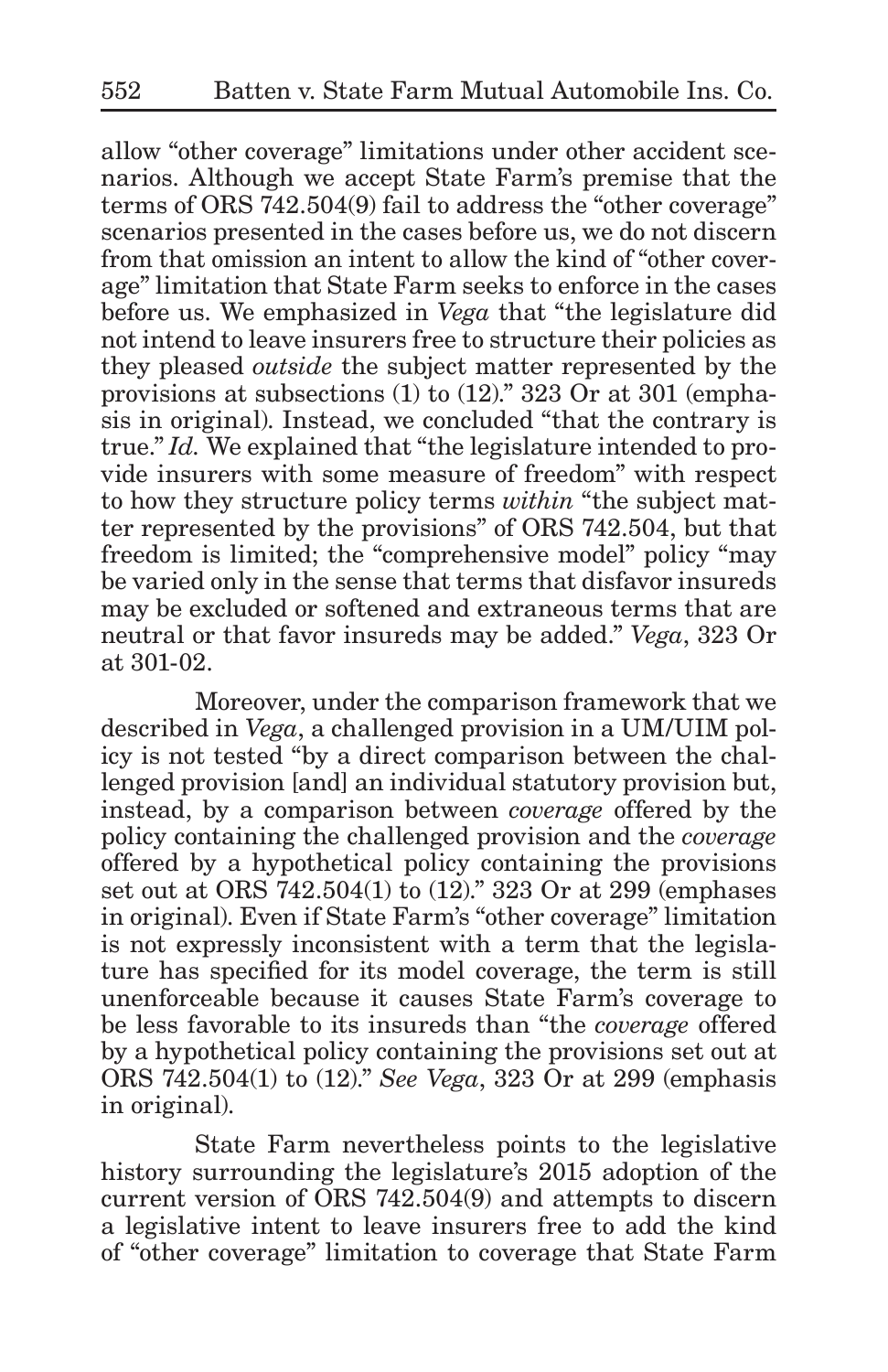has added to its policies. State Farm's argument revolves around a statutory amendment that plaintiffs cite as evidence of precisely the opposite legislative intent.

As all parties emphasize, prior to 2015, ORS 742.504(9) had set out a model "other coverage" term that had precisely the same effect on coverage as the term in State Farm's policies. The relevant provisions of ORS 742.504(9) previously had specified that,

"[w]hile occupying a vehicle not owned by a named insured under this coverage, the insurance under this coverage shall apply only as excess insurance over any primary insurance available to the occupant that is similar to this coverage, *and this excess insurance shall then apply only in the amount by which the applicable limit of liability of this excess coverage exceeds the sum of the applicable limits of liability of all primary insurance available to the occupant.*"

ORS 742.504(9)(a)(B) (2013), *amended by* Or Laws 2015, ch 5, § 3 (emphasis added). And subsection (9)(b) previously specified that,

"[i]f an insured is an insured under other primary or excess insurance available to the insured that is similar to this coverage, then *the insured's damages are deemed not to exceed the higher of the applicable limits of liability of this insurance or the additional primary or excess insurance available to the insured*."

ORS 742.504(9)(b) (2013) (emphasis added). There is no dispute that, had the italicized portions remained in the statute, State Farm's "other coverage" limitation would have been enforceable, because ORS 742.504(9)(b) (2013) provided the same exception for the model coverage. *See Mid-Century Ins. Co. v. Perkins*, 344 Or 196, 216, 179 P3d 633, *modified on recons*, 345 Or 373, 195 P3d 59 (2008) (explaining that the version of ORS 742.504(9)(b) then in effect "require[d] the insurer to determine its liability by comparing its own policy limit to the limits of the other policies in order to set a cap on the insured's damages").

But Senate Bill (SB) 411 (2015) removed those provisions. Understandably, then, plaintiffs point to the 2015 change as an additional indication that the legislature intended to reject that approach to "other coverage" for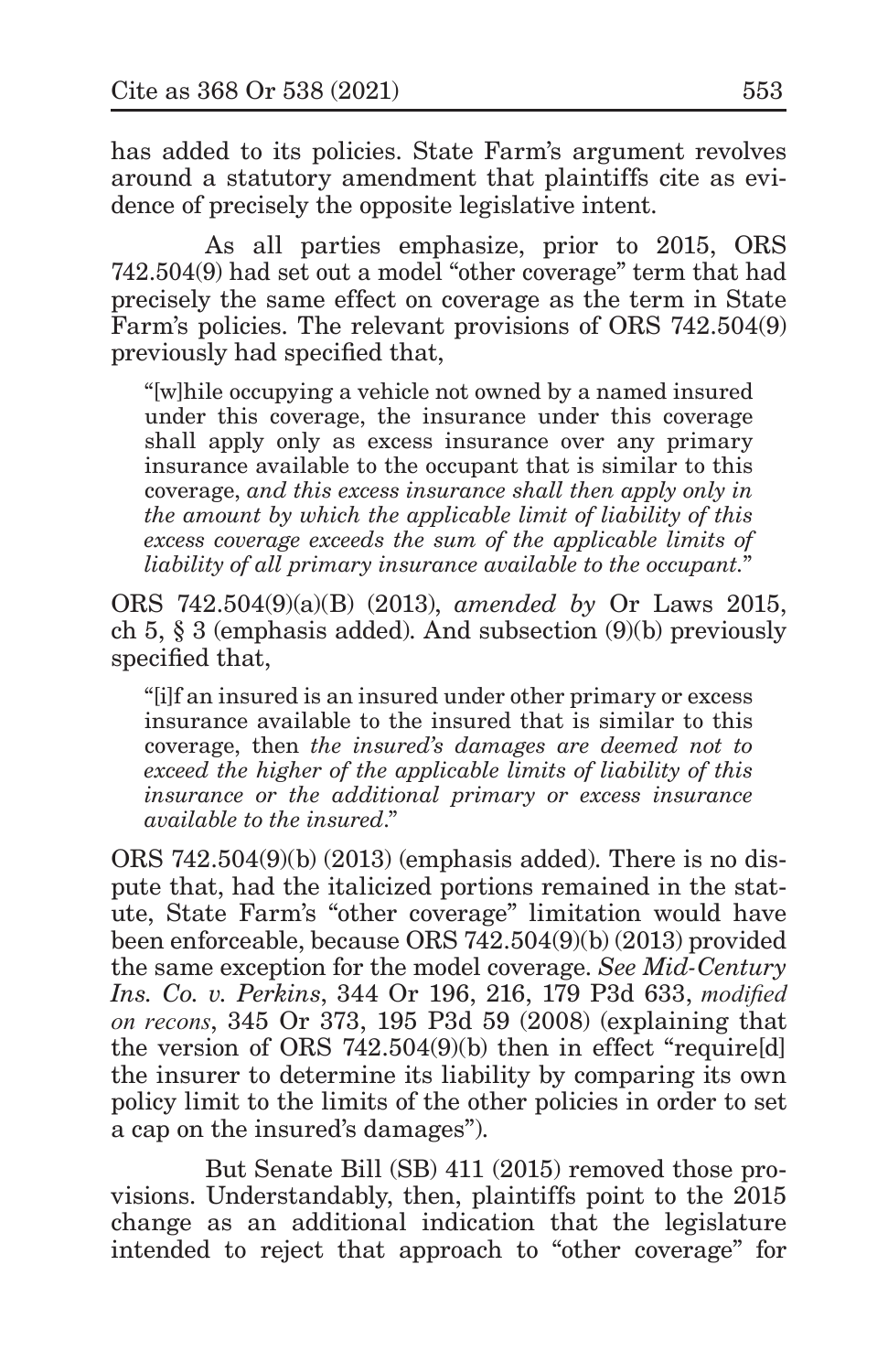policies issued after 2015. State Farm's argument to the contrary assumes that the meaning of the statute can be discerned from comments that were not made and changes that were not adopted as SB 411 moved through committee.

State Farm first emphasizes that the original version of SB 411 proposed to amend ORS 742.504(9)(b) (2013) in a way that—in State Farm's view—clearly would have precluded the kind of "other coverage" limitation that State Farm now seeks to enforce. By the time the bill passed out of committee, however, it had been amended to entirely delete ORS 742.504(9)(b) (2013), rather than to delete only parts of it. State Farm contends that the committee's amendment reflects a "clear and unambiguous" decision that UM/UIM coverage would continue to include the "other coverage" limitation that ORS 742.504(9) (2013) had expressly authorized.

We reject the premise on which that argument rests. As we already have explained, the validity of a challenged provision in a UM/UIM policy must be tested, "not by a direct comparison between the challenged provision" and a statutory provision addressing the same subject, "but, instead, by a comparison between *coverage* offered by the policy containing the challenged provision and the *coverage* offered by a hypothetical policy containing the provisions set out at ORS 742.504(1) to (12)." *Vega*, 323 Or at 299 (emphases in original). And to the extent the insurer adds a term that falls outside of "the subject matter represented by the provisions" of ORS 742.504, the extraneous term is valid only if the term is neutral or favors insureds. *Vega*, 323 Or at 301-02. Thus, the legislature's removal of a model term that previously authorized an exception to coverage can be just as significant as an amendment to expressly prohibit the exception. We presume that the legislature was aware of how ORS 742.504 operates and, as a result, was aware that entirely removing ORS 742.504(9)(b) (2013) from the authorized terms could effect the same change to the model coverage as the initially proposed amendment to ORS 742.504(9)(b) (2013). *See Mastriano v. Board of Parole*, 342 Or 684, 693, 159 P3d 1151 (2007) ("[W]e generally presume that the legislature enacts statutes in light of existing judicial decisions that have a bearing on those statutes."). What matters is that there no longer is any provision in the model policy that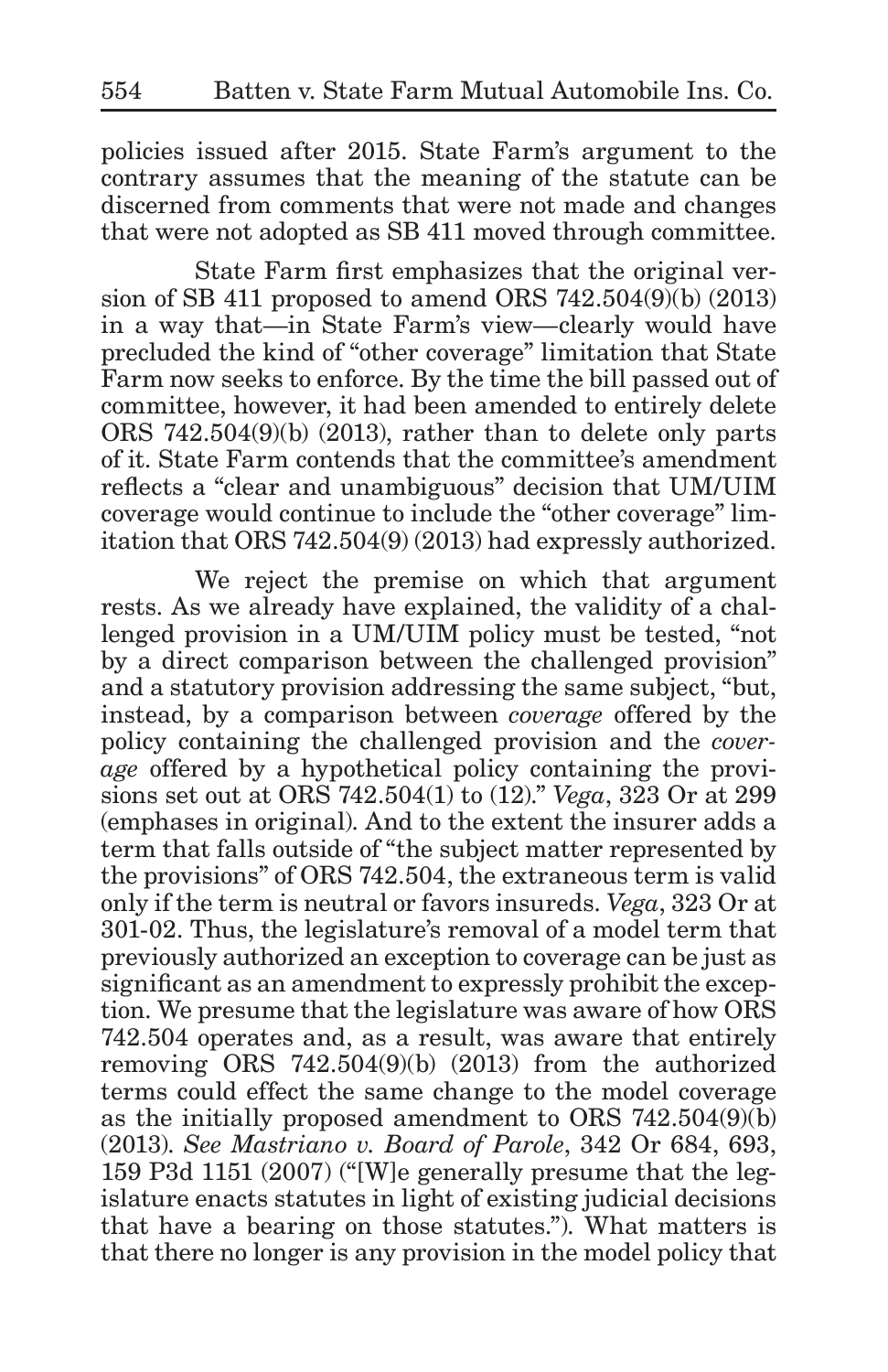would produce the coverage result that State Farm seeks to achieve with its "other coverage" limitation.

State Farm, nevertheless, insists that the legislature did not intend that the removal of the "other coverage" limitation from the model coverage would have the effect of precluding insurers from enforcing such an exception in their terms of coverage. State Farm bases that conclusion on silence in the legislative history regarding the change to ORS 742.504(9). According to State Farm, "[p]laintiffs are unable to cite to anything contained in the legislative record that indicates that the legislature even contemplated" changing how UM/UIM payments would be calculated when similar coverage is available under more than one policy.

That argument requires some context. The amendments to ORS 742.504(9) (2013) were only one of multiple changes that SB 411 made to half a dozen statutes that govern UM/UIM and other mandated coverage for Oregon motor vehicle insurance policies. Or Laws 2015, ch 5. Among those was a significant change to the meaning of the UIM portion of that coverage, which received a great deal of attention in the legislative testimony. We turn briefly to that change.

Prior to 2015, the wording of ORS 742.502 and ORS 742.504 had left room for debate regarding the role of UIM coverage—coverage for damages caused by a motorist with insufficient liability insurance. *See Vogelin v. American Family Mutual Ins. Co.*, 346 Or 490, 492-93, 213 P3d 1216 (2009) (describing the competing statutory interpretations). The plaintiff in *Vogelin* had argued that UIM coverage essentially served as an additional layer of insurance to cover the insured's unsatisfied damages up to the liability limits stated in the policy. *Id.* at 492. But this court agreed with the defendant that the legislature had intended UIM coverage only to address the gap between the liability limits specified in the insured's own policy and lower limits available from the negligent driver's liability insurance policy. Id. at 492, 506 (concluding that, although the insured's unsatisfied damages were well in excess of the \$100,000 limits of liability for the insured's UIM coverage, the insurer was obligated to pay only the difference between the coverage limits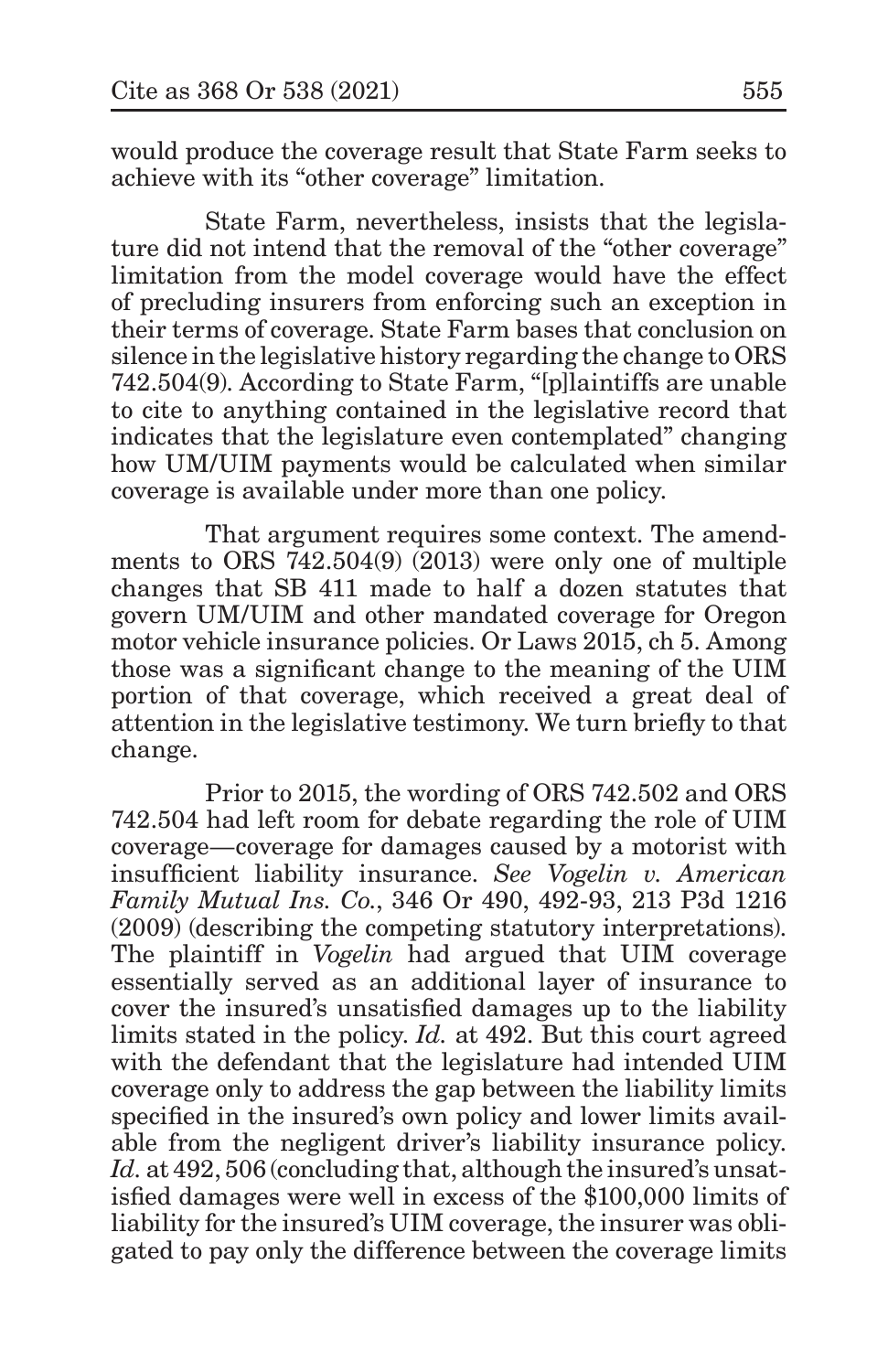and the amount of damages that had been satisfied by the negligent driver's liability insurance). The 2015 legislature changed the role of UM/UIM coverage to align with the role proposed by the plaintiff in *Vogelin*, through amendments to ORS 742.502 and ORS 742.504(7) that now make UIM coverage a layer of protection for the insured's unsatisfied damages. Or Laws 2015, ch 5, §§ 2-3. According to State Farm, the committee discussion demonstrates that those changes to the role of UM/UIM coverage were intended, but the lack of discussion regarding the changes to ORS 742.504(9) suggests that the legislature did not intend to change the exception for "other coverage."

Plaintiffs do not dispute that the changes to the role of UIM coverage appear to have been "the primary rule targeted" by the sponsors of SB 411. But plaintiffs reject State Farm's conclusion that the legislature did not intend to change the role of other available coverage when it changed how ORS 742.504(9) treats other available coverage. We reject State Farm's conclusion as well. We cannot disregard the legislature's decision to omit from the "comprehensive model policy" a term that would have authorized State Farm's approach to "other coverage." *See* ORS 174.010 (in construing statutes, court must not "insert what has been omitted"). We have previously cautioned against ignoring the textual changes that the legislature has adopted in favor of statements made in committee proceedings, because "[o]nly the text of a statute receives the consideration and approval of a majority of the members of the legislature, as required to have the effect of law." *Gaines*, 346 Or at 171 (citing Or Const, Art IV, § 25). That principle carries even greater weight when we are urged to ignore textual changes on the basis of an inference dawn from silence in the records of committee proceedings. *See Wyers v. American Medical Response Northwest, Inc*., 360 Or 211, 226, 377 P3d 570 (2016) (cautioning that silence in the legislative history can have a variety of explanations beyond suggesting that the legislature did not intend the effect that the text appears to direct: "for example, a proposed legislative change to the status quo might not prompt comment precisely because everyone understands that the law will have that effect or because supporters do not wish to draw attention to it." 360 Or at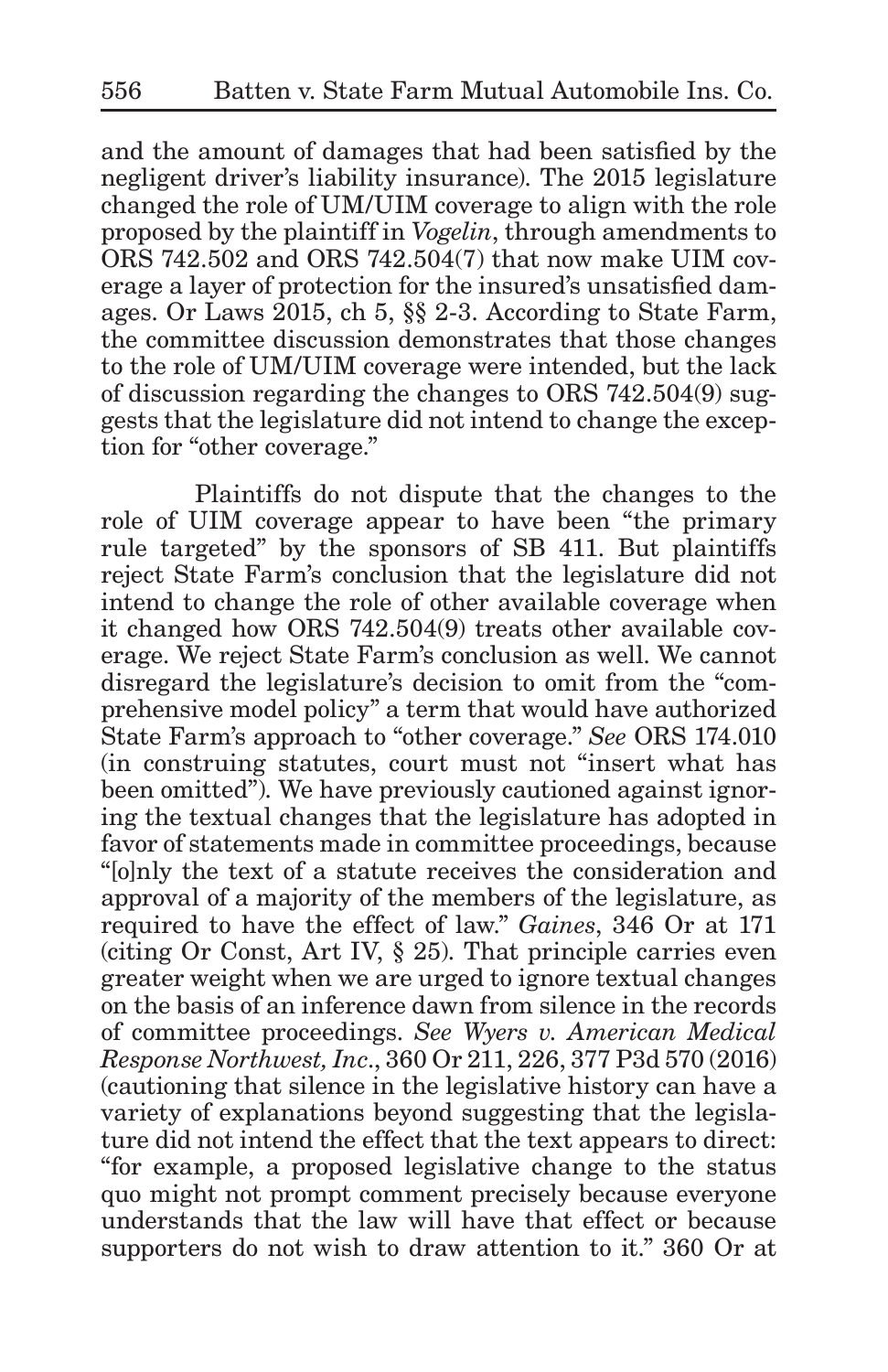227; *see also State v. McNally*, 361 Or 314, 332-33, 392 P3d 721 (2017) ("[T]he fact that the legislature had a specific concern in mind in enacting legislation does not mean that the legislature necessarily intended the legislation to address only that concern[.]"). We are persuaded that the model coverage set out in ORS 742.504 no longer allows an exception when other similar coverage also applies to the loss. As a result, State Farm's coverage is less favorable than that set out in ORS 742.504. Under the rule that we articulated in *Vega*, that conclusion should end the inquiry and render State Farm's "other coverage" provision unenforceable.

State Farm, however, proposes a final argument that looks beyond the model coverage of ORS 742.504 to another statute, ORS 742.506, which addresses the "allocation of responsibility between insurers" in cases of multiple, potentially applicable policies. Under the terms of that statute, "if all policies potentially involved expressly allocate responsibility between insurers, or self-insurers, without repugnancy, then the terms of the policies shall control," but otherwise "the provisions of ORS 742.504(9) shall control allocation of responsibility between insurers."10 According to State Farm, the "other coverage" term in its policies "allocate[s] responsibility between insurers," does so "without repugnancy" among the policies (because each contains the identical term), and, therefore "shall control." Both the initial premise and the conclusion of that argument are flawed.

State Farm's initial premise is flawed because it requires us to assign a meaning to "allocate responsibility" that is contrary to the standard usage of those terms. As used elsewhere in the Oregon insurance code, the term "responsibility" refers to accountability for damages. ORS 801.280 (describing Oregon's "[f]inancial responsibility requirements" as meaning "the ability to respond in damages for liability, on account of accidents arising out of the ownership, operation, maintenance or use of a motor vehicle" up to the minimum amounts required by ORS 806.060); *see also Black's Law Dictionary* 1569 (11th ed 2019) (defining

<sup>&</sup>lt;sup>10</sup> ORS 742.506 is not expressly limited to the allocation of responsibility between multiple policies of UM/UIM coverage, but that limitation is suggested by the fact it incorporates "the provisions of ORS 742.504(9)," which address priority among multiple policies that provide applicable UM/UIM coverage.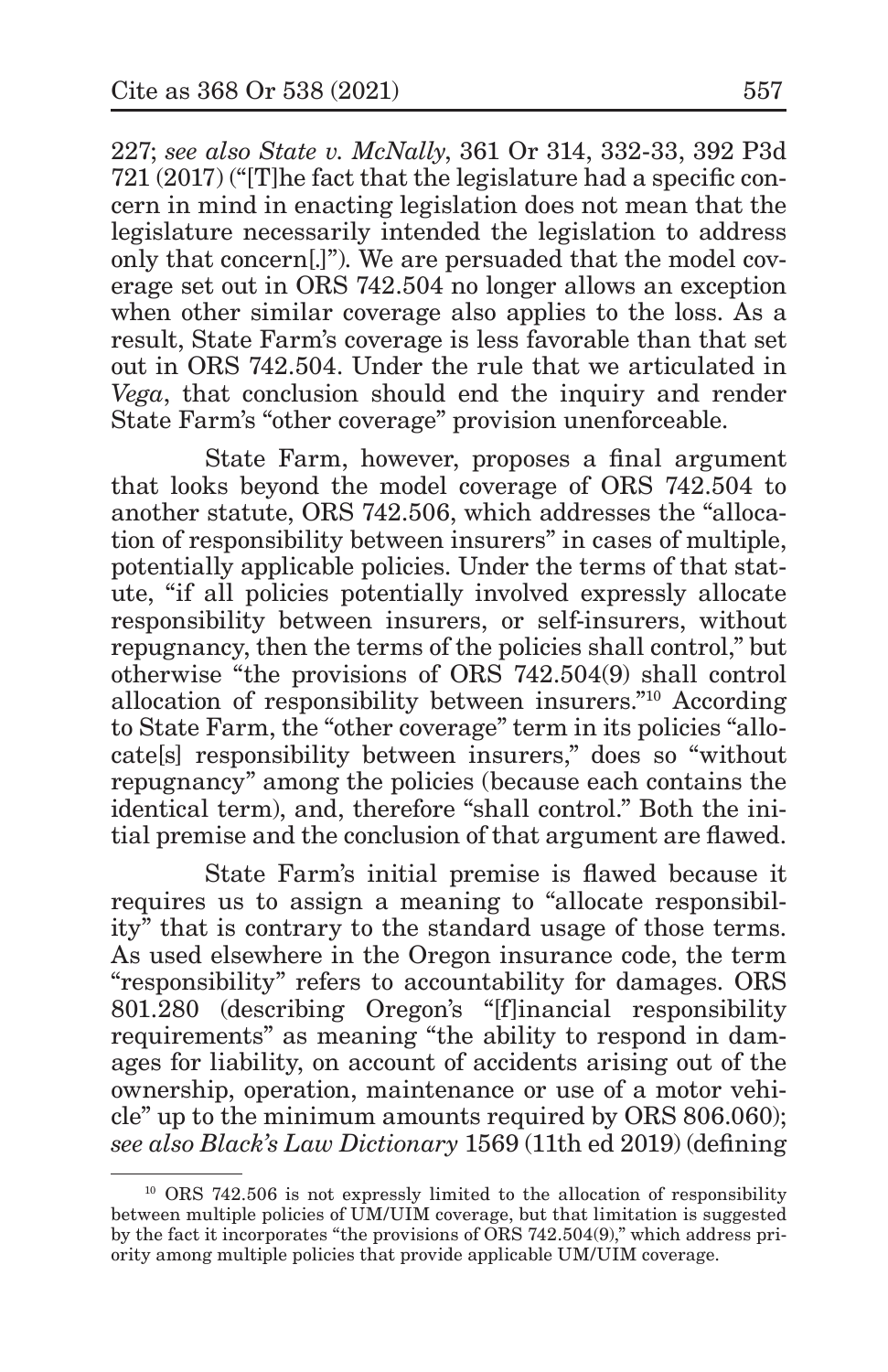"responsibility" as "[t]he quality, state, or condition of being duty-bound, answerable, or accountable; liability"). And an "allocation" refers to "[t]he amount or share of something that has been set aside or designated for a particular purpose" or "[a] designation or apportionment for a specific purpose." *Black's* at 94. Thus, ORS 742.506 would appear to refer to the method of determining which portion of an insured's damages each insurer will pay. For example, if an insured's total outstanding losses were \$150,000, and two applicable policies each provided coverage with limits of \$100,000, an allocation of responsibility would determine what portion of the \$150,000 each insurer must pay. *See ZRZ Realty v. Beneficial Fire and Casualty Ins.*, 349 Or 117, 126 n 8, 241 P3d 710 (2010), *adh'd to as modified on recons*, 349 Or 657, 249 P3d 111 (2011) (explaining that trial court had "allocated responsibility" for future cost to insured of remediating contaminated soil by assigning one insurer 90 percent of the total insured potential loss and the other the remaining 10 percent).

That meaning is further suggested by the fact that ORS 752.506 makes the default method for "allocation of responsibility between insurers" the method that is specified in ORS 742.504(9)—a method that designates one policy as "primary" and one as "excess" when multiple policies insure against the loss. Using the example above, the allocation of responsibility under ORS 742.504(9) would be \$100,000 to the primary policy and the remaining \$50,000 to the "excess" policy. Under ORS 742.506, however, if the two applicable policies both specify that liability will be apportioned differently—say 50 percent-50 percent—then that agreement would be enforceable, and each policy would pay \$75,000. But State Farm's "other coverage" term does not purport to specify which policy will pay which portion of the insured's loss; instead, it specifies a maximum sum that all policies combined will pay, no matter how large the loss. We are unwilling to assign that strained construction to the terms of ORS 742.506, particularly when doing so leads to an equally flawed conclusion.

State's Farm's conclusion that ORS 742.506 allows its "other coverage" limitation to control what it must pay to its insured is flawed because it contradicts the primary